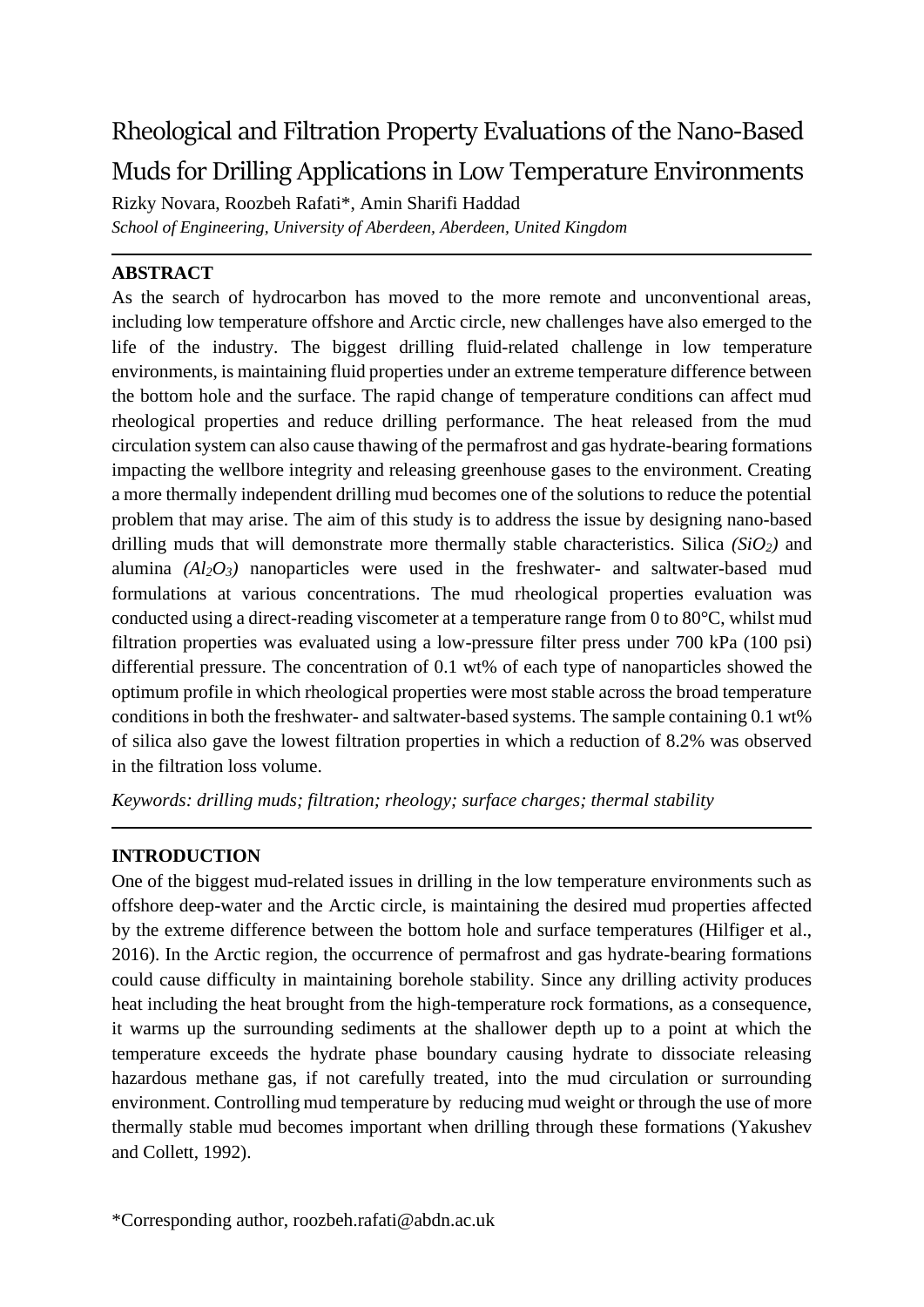Such an extreme temperature condition encountered in the Arctic drillings is also experienced in the offshore deep-water operations. Although not as low as it is in the Arctic, seabed temperatures can reach up to a minimum of -1°C (Davison et al., 1999). These conditions will affect the physical characteristics of the thermally dependent muds when flowing back from the high bottomhole temperature conditions. The conventional drilling muds normally exhibit a higher surface viscosity due to the low-temperature or sub-zero condition even before entering formations. As the drilling continues, the temperature increases and the thermal thinning behaviour will cause viscosity reduction up to the point in which the mud loses the ability to carry cutting and weighting agents, affecting the hole cleaning ability of the mud. A viscosifier will then be added to improve the overall fluid rheology. However, the mud will become excessively viscous as it returns to the low-temperature surface resulting in high equivalent circulating density (ECD) (Hilfiger et al., 2016). A high ECD is always avoided in drilling operations as it increases the pump pressure that can cause formation breakdown if the pressure of the fluid column exceeds the fracture gradient of the rock formations. To overcome this challenge, the then so-called a temperature-independent or constant-rheology mud was designed. The idea was to design a drilling mud that exhibits more thermally stable characteristics across a broad temperature conditions. This mud was initially designed for the offshore deep-water drilling applications (Davison et al., 1999; Friedheim et al., 2011; Knox et al., 2015; Lee et al., 2012; Rojas et al., 2007; van Oort et al., 2004; Young et al., 2012). Amongst the first to formulate this type of muds were Elward-Berry and Thomas, 1994, where they formulated the mud sample by mixing saltwater and polyglycerol as the continuous phase and added with some polymeric additives including starch, polyanionic cellulose, and bio-gum. The experimental results indicated an improved independence on the rheological profiles over a temperature range between 4 and 50°C. The improvement was attributed to the extensive use of polymers which were manufactured to have excellent temperature stability (Caenn et al., 2017a). Rojas et al., 2007, conducted experiments on the oil-based muds at temperatures between 0 and 100°C. They formulated three different types of mud formulations using mineral oil, synthetic, and ester as the continuous phase of the mud suspension. The results suggested that mineral oil-based mud exhibited the most stable rheological profiles compared to the other two oil-based mud formulations. Drilling muds with similar quality was also observed from the experiments conducted by Lee et al., 2012, in which they formulated mud samples in oilbased system using three different oils: paraffin, olefin, and mineral oils. As was experienced by Rojas et al., the results also demonstrated a better performance from the oil-based formulation, as indicated by a more constant plastic viscosity profile at temperatures ranging between 4 and 122°C and pressure up to 86 MPa. They concluded that the mineral oil-based mud exhibited a more constant rheological profiles across the increasing temperature and pressure compared to the other two oils. The improved thermal stability was attributed to the low thermal conductivity of the mineral oil at around 0.133 W/m.K (Nadolny and Dombek, 2017) as compared to about 0.152 W/m.K (Oyekunle and Susu, 2005) and 0.154 W/m.K (Larsson and Andersson, 2000) for paraffin and olefin, respectively.

The drawback from this thermally stable mud is that it is mostly formulated in the oil and synthetic-based mud systems due to their high lubricity and formation damage prevention benefits. However, oil itself is considered toxic and hazardous to the environment (Nesbitt and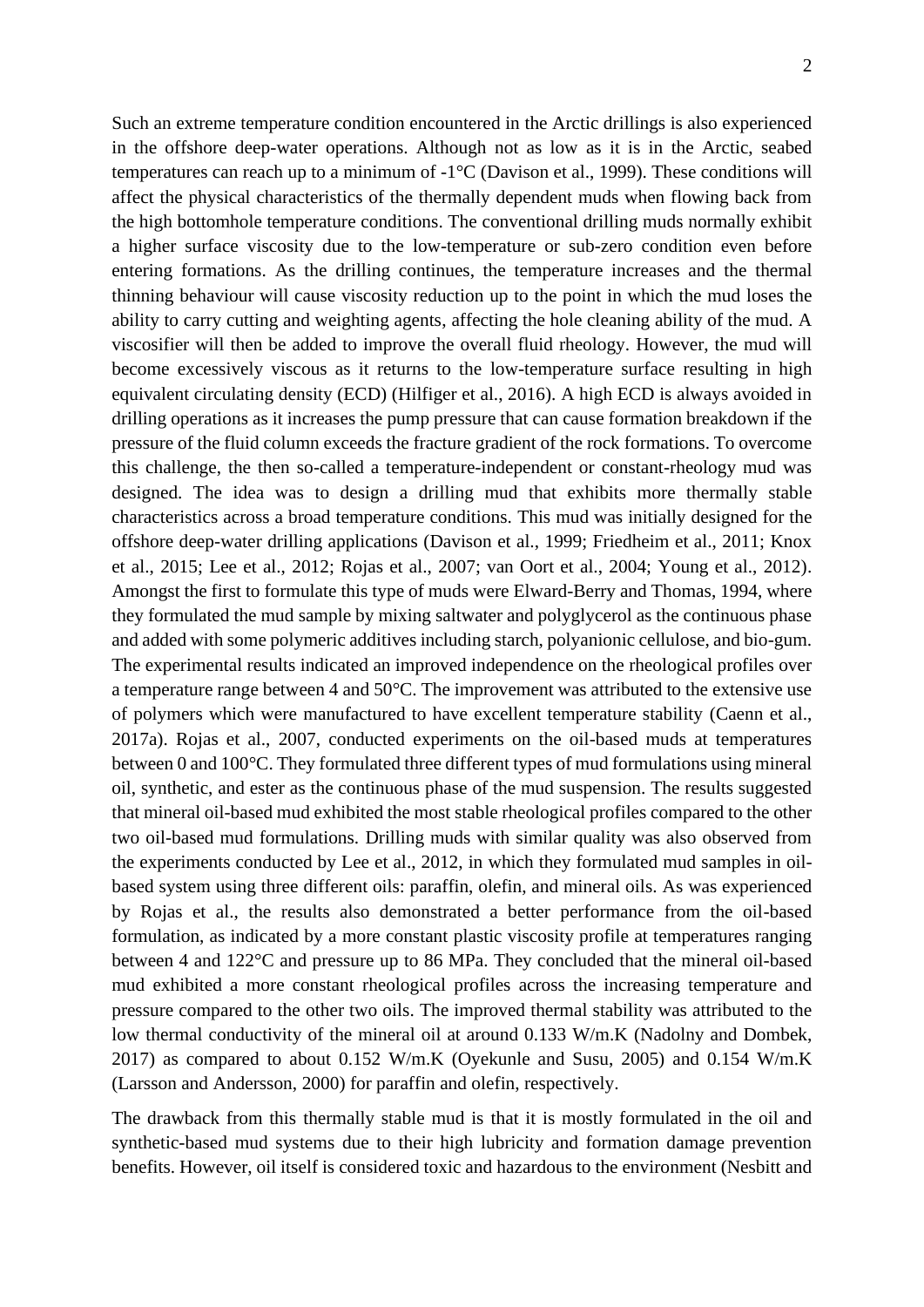Sanders, 1981) which may result in a higher waste management cost for mud disposal, especially when used in the Arctic region (Maunder et al., 1990; Rakhmangulov et al., 2016). For this reason, designing a drilling mud that provides similar quality in the aqueous-based system is essential to reduce the excessive use of toxic or hazardous additives in drilling muds not only for the Arctic operations but also for the offshore deepwater drillings in general.

In the last decades, an extensive amount of research has been published across various industries to determine the extent of the effect of nanoparticles on the physical, electrical, and thermal properties of working fluids, including in drilling muds (Bashir et al, 2019; Bayat<sup>a</sup> et al, 2014; Hendraningrat et al., 2013; Mahian et al., 2019; William et al., 2014; Rafati et al, 2018; Smith et al, 2018). Nanoparticles are added to drilling muds to alter physical characteristics and improve their flow behaviour that leads to increased efficiency of drilling operations (Dejtaradon et al, 2019, Ahmed et al, 2021). As clay minerals are mostly used in the compositions of drilling mud colloidal systems, there are two governing phenomena by which the presence of nanoparticles may affect mud properties significantly than those of bulk additive materials. The first phenomenon is the Brownian motion, which is the erratic movement of particles caused by the constant bombardment of water molecules. Solid components with smaller diameter have a greater number of particles and higher surface areas contained for a given concentration than solid components with larger diameter. This causes a reduction in the distance between them increasing the change of collision attributed to the stronger Brownian motion of particles. Hence, producing a stronger attractive force that will enhance flocculation between particles which therefore altering mud physical properties (Bayat<sup>c</sup>, et al., 2018, Timofeeva et al., 2010; Yapici et al., 2018). The second phenomenon is the electrostatic charge imbalance on the surface layer of the clay particles. Clay mineral such as, montmorillonite in bentonite exhibits a permanently negative charge on its basal surface layers when dispersed in water (neutral pH). At the same time, nanoparticles also exhibit surface charges whose magnitudes are determined by the point zero charges (PZC) of the materials and the pH of the base fluid in which the particles are dispersed (Adair et al., 2001). As a result, the strength of the interparticle attraction force is changed, which affects the degree of flocculation and dispersion of the colloidal system, which therefore altering the physical characteristics of drilling muds.

Abdo et al. were amongst the researchers conducting extensive studies using nanoparticles in different variety of types, sizes, shapes, and concentrations in both aqueous and oil-based mud systems (Abdo, 2014; Abdo et al., 2016, 2014; Abdo and Haneef, 2013, 2012). In one of their studies, they successfully formulated a drilling mud that exhibited a more stable rheological profile at HPHT conditions. They conducted experiments evaluating mud samples containing nanoparticles across a temperature range between 43 and 188°C and pressure of up to 128 MPa. The mud samples contained a composite of zinc oxide and montmorillonite clay nanoparticles with particle size diameters from 5 to 35 nm and 20 to 50 nm, respectively. The experimental results indicated a nanocomposite concentration of 2.3 wt% observed the most significant improvement on the thermal stability indicated from the increases of up to 140% and 150% in the plastic viscosity and yield point, respectively, at temperature and pressure of 188°C and 128 MPa (Abdo et al., 2014). Mahmoud et al., 2016, conducted a rheological properties evaluation to water-based muds containing iron oxide and silica nanoparticles, with average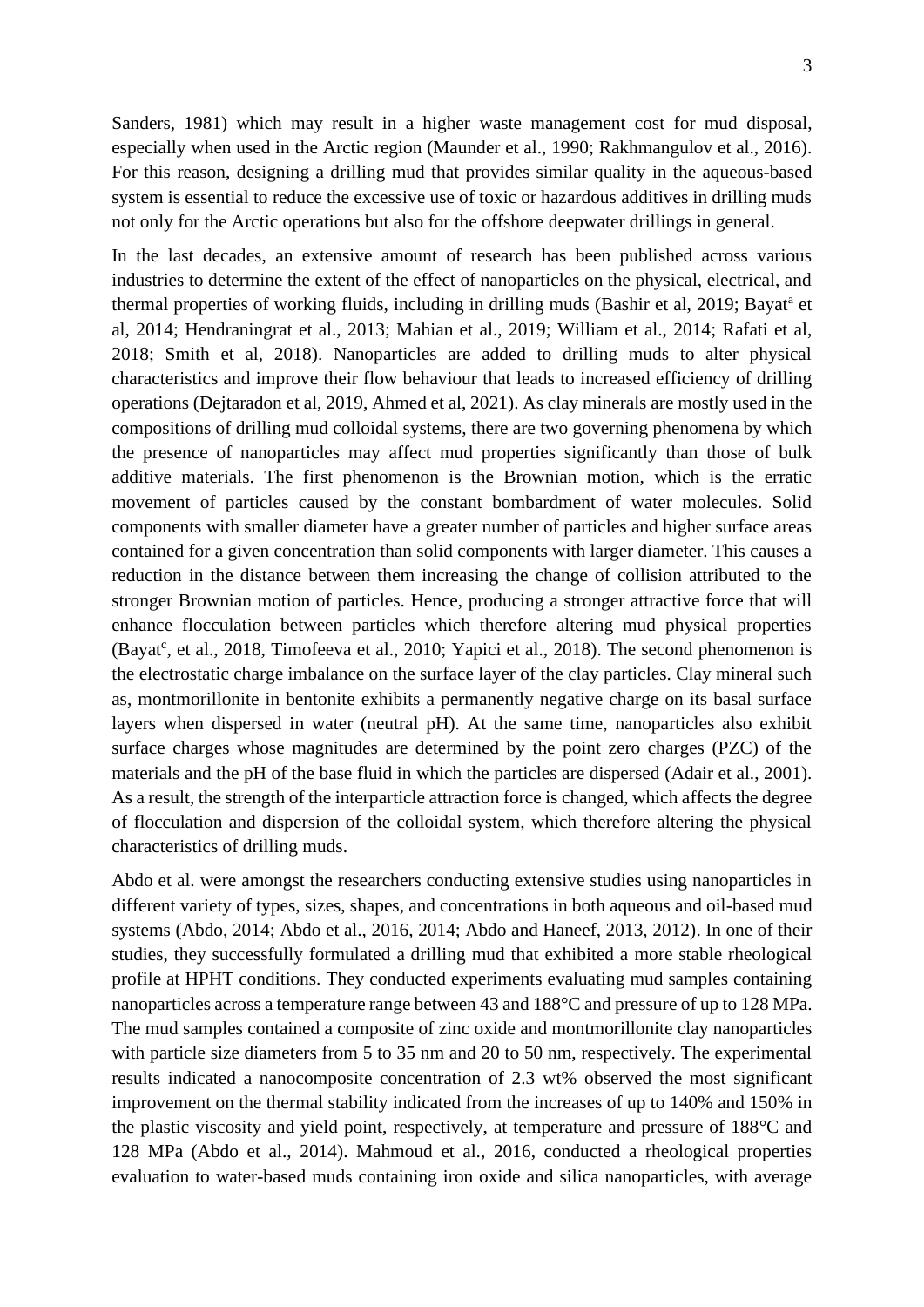particle diameters of 50 and 12 nm, respectively. A concentration of 0.5 wt% of each nanoparticle was added into a base mud containing 7 wt% of bentonite. The experiments were conducted at temperatures between 49 and 93°C. The experimental results demonstrated improvements of up to 34% and 104% in the plastic viscosity from the addition of iron oxide and silica nanoparticles, respectively at temperature of 93°C. One of the more recent studies was conducted by Bayat<sup>b</sup> et al., 2019, who tested three types of nanoparticles, i.e., zinc oxide, titanium oxide, and silica nanoparticles, with average particle diameters of 17, 7, and 13 nm, respectively. The nanoparticles were added at concentrations between 0.01 and 0.5 wt% into a water-based mud containing 6 and 0.4 wt% of bentonite and sodium carbonate, respectively. The tests were conducted at temperatures of 25 and 50°C. The results indicated significant improvements of up to 50, 35, and 44% in plastic viscosity at 50°C from the mud samples containing zinc oxide, titanium oxide, and silica nanoparticles, respectively.

The addition of nanoparticles to drilling mud formulations has also been found to be beneficial in maintaining borehole stability by building sufficient mud cakes and reducing filtration losses. Sadeghalvaad et al., 2015, conducted a study evaluating the filtration properties of nanobased drilling muds. In their experiments, they used a composite of polyacrylamide and titanium dioxide (TiO<sub>2</sub>) nanoparticles with an average particle size of  $10 - 15$  nm in a waterbased drilling mud system. The nanocomposite was added at concentrations of 0.3 to 3.7 wt%. The results indicated significant reductions in the filtration volume and filter cake thickness of a maximum of 64% and 65%, respectively, from the addition of 3.7 wt% of nanocomposite. Barry et al., 2015, conducted experiments evaluating the effect of the addition of iron oxide nanoparticle on the filtration properties of water-based muds. Iron oxide nanoparticles with two different particle sizes of 3 and 30 nm were added to a sodium-bentonite mud at a concentration of 0.5 wt%. The experiments were conducted at ambient and at high pressurehigh temperature conditions (HPHT) conditions. The results demonstrated slight increases of 11 and 2% in the filtration volume from the addition of both 3nm and 30nm iron oxide particles, respectively, at ambient condition. However, more significant reductions of 28% and 23% were observed from the respective nanoparticles at HPHT condition. The high temperature of 200°C caused the sodium cations on the basal surface of the bentonite clay minerals to dissociate resulting in the substantial increase on filtrations of the base mud. The presence of iron oxide nanoparticles replaced the dissociated cations allowing the bentonite to be deflocculated, hence resulting in the significant reduction of the filtration volume. Results obtained by Bayat<sup>b</sup> et al., 2019, observed a slight reduction in the filtrate volume from water-based mud samples containing nanoparticles after being hot rolled at 50°C. Reductions of up to 14, 11, and 9% were indicated from the water-based mud samples containing 0.5 wt% of zinc oxide, titanium oxide, and silica nanoparticles, respectively

With all the research conducted in the past, however, investigations on the nano-based drilling muds in the low temperature conditions are still limited. On that basis, this research aims to investigate the role of nanoparticles as an alternative material in the formulations of thermally stable drilling muds in the aqueous-based system not only for the use in the high temperature but also low in the temperature conditions as encountered in the offshore deepwater and Arctic drilling operations.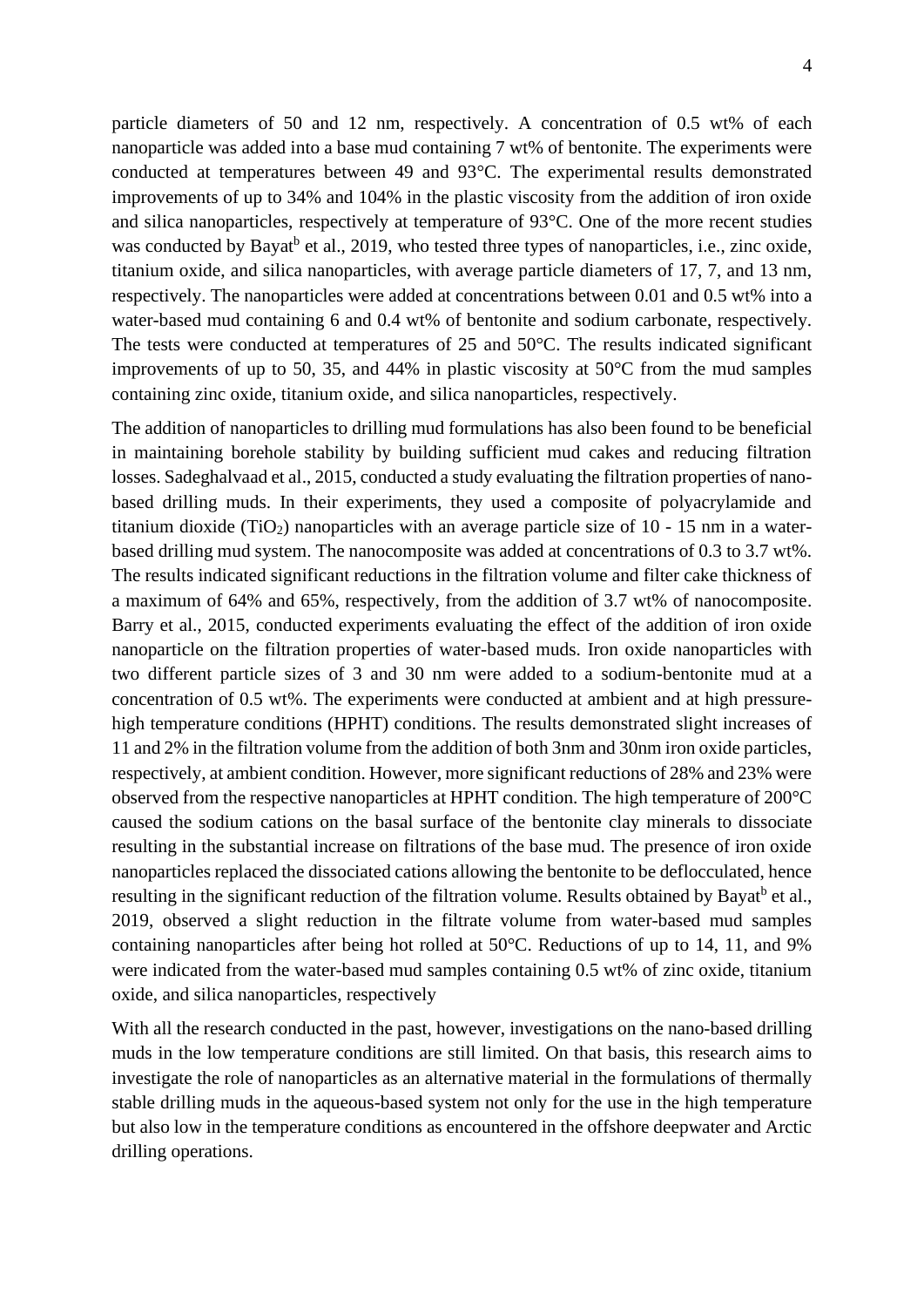#### **METHODOLOGY**

#### **Materials and Mud Formulations**

Drilling mud samples investigated in this research were focused on the aqueous-based mud systems consisting of the freshwater-based and the saltwater-based muds. Mud samples were prepared using additives commonly used in the oil industry, as presented in Table 1. The density of each component was obtained from the safety data sheet of each material.

| <b>Material</b>                    | <b>Function</b>                          | $\rho$ (kg/m <sup>3</sup> ) |
|------------------------------------|------------------------------------------|-----------------------------|
| Bentonite (Wyoming)                | Primary viscosity, filtration<br>control | 2500                        |
| <b>Bentonite</b> (Cebogel)         | Primary viscosity, filtration<br>control | 2300                        |
| Polyanionic cellulose (PAC-R)      | <b>Filtration</b> control                | 1550                        |
| Xanthan gum (Barazan)              | Viscosity, filtration control            | 1600                        |
| Barite (barium sulphate)           | Weighting agent                          | 4230                        |
| Caustic soda (Sodium hydroxide)    | Alkalinity control                       | 2130                        |
| Sodium chloride (NaCl)             | Salt                                     | 2170                        |
| Potassium chloride (KCl)           | Salt                                     | 1984                        |
| Calcium chloride $(CaCl2)$         | Salt                                     | 2150                        |
| Silica ( $SiO2$ ) nanoparticle     | Potential additive                       | 2300                        |
| Alumina ( $Al_2O_3$ ) nanoparticle | Potential additive                       | 3700                        |

*Table 1 List of materials used in the preparation of drilling mud samples*

The mud samples were prepared by mixing all the components with their continuous phase fluids using a high-speed mixer. Concentration and mixing order of each component was carried out following the procedure recommended by Pabley, 1985. Distilled water was used as the continuous phase fluid in the freshwater-based mud system. Meanwhile, for the saltwater-based muds, a simplified artificial seawater was prepared as the continuous phase of fluid by dissolving *NaCl* (1.435 wt%), *KCl* (0.595 wt%), and *CaCl<sup>2</sup>* (1.47 wt%) in a distilled water making up a salinity level of 35,000 ppm which represents the average salinity of seawater (Dickson and Goyet, 1994). Meanwhile, nanoparticles used in this research were silica and alumina nanoparticles with average particle diameters of 7 and 5 nm, respectively, and were added at various concentrations into the tested mud samples. Formulations of the tested mud samples are presented in Table 2.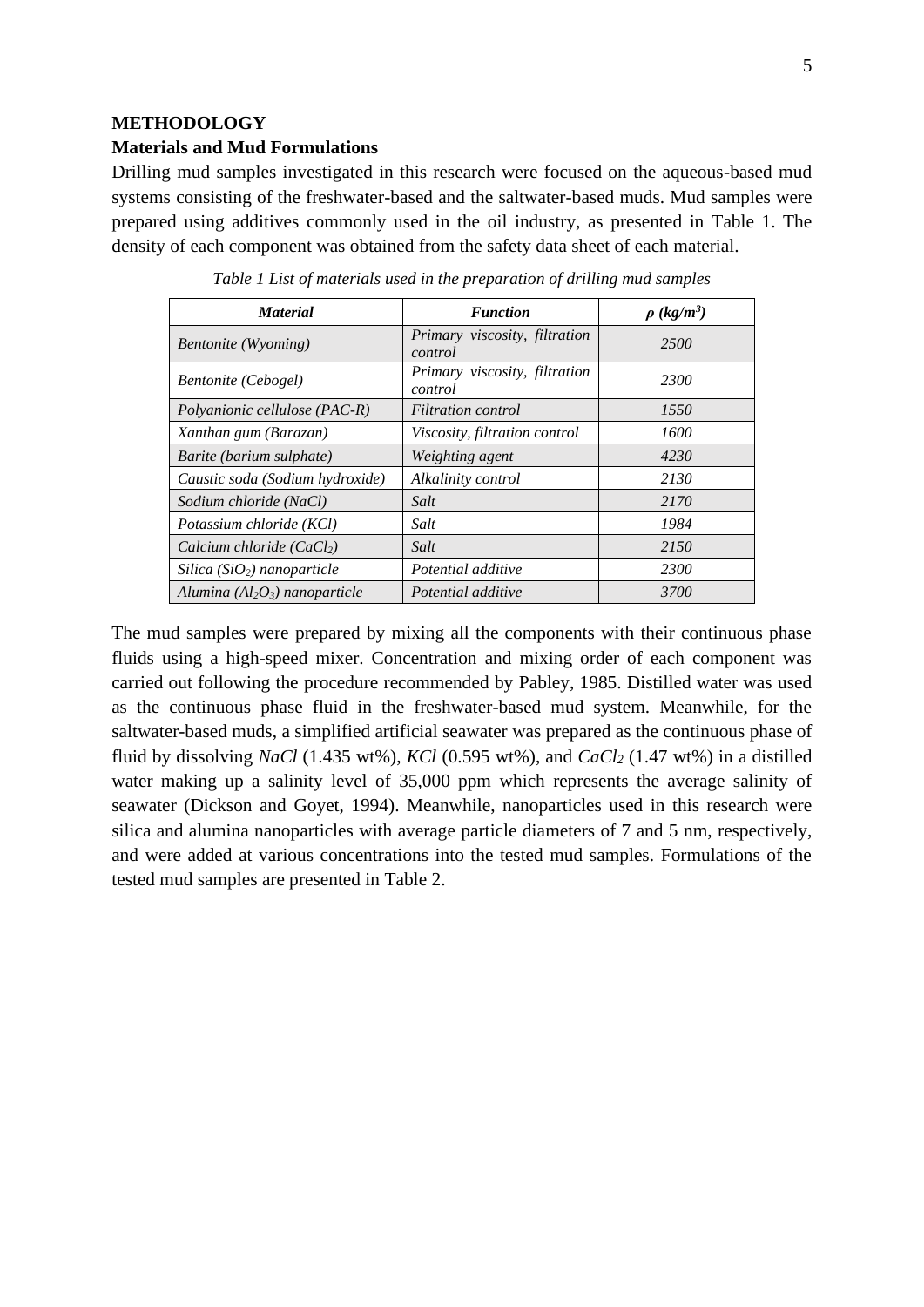| <b>Mud Label</b>            | Water / Brine (ml) | Salinity (x1000ppm)          | <b>Bentonite (gr)</b> | Caustic Soda (NaOH) | Xanthan Gum (gr) | <b>Cellulose</b><br>Polyanionic | Barite (gr) | <b>NP</b> Type | NP Concentration (gr) | NP Concentration<br>$(wt\%)$ |
|-----------------------------|--------------------|------------------------------|-----------------------|---------------------|------------------|---------------------------------|-------------|----------------|-----------------------|------------------------------|
| Mud-1 (freshwater-based)    | 350                | $\overline{\phantom{a}}$     | 20                    | 0.1                 | $\mathfrak l$    | $\boldsymbol{l}$                | 10          |                | 0.0                   | $\theta$                     |
| $Mud-1+0.05wt\%$ Silica NP  | 350                | $\overline{\phantom{a}}$     | 20                    | 0.1                 | 1                | 1                               | 10          | Silica 7nm     | 0.2                   | 0.05                         |
| Mud-1+0.1wt% Silica NP      | 350                | $\overline{\phantom{a}}$     | 20                    | 0.1                 | $\boldsymbol{l}$ | 1                               | 10          | Silica 7nm     | 0.4                   | 0.1                          |
| Mud-1+0.15wt% Silica NP     | 350                | $\overline{a}$               | 20                    | 0.1                 | 1                | 1                               | 10          | Silica 7nm     | 0.6                   | 0.15                         |
| $Mud-1+0.2wt\%$ Silica NP   | 350                | $\overline{\phantom{a}}$     | <b>20</b>             | 0.1                 | $\boldsymbol{l}$ | 1                               | 10          | Silica 7nm     | 0.8                   | 0.2                          |
| $Mud-1+0.5wt\%$ Silica NP   | 350                | $\overline{a}$               | 20                    | 0.1                 | 1                | 1                               | 10          | Silica 7nm     | 1.9                   | 0.5                          |
| Mud-1+0.8wt% Silica NP      | 350                | $\qquad \qquad \blacksquare$ | 20                    | 0.1                 | $\boldsymbol{l}$ | 1                               | 10          | Silica 7nm     | 3.1                   | 0.8                          |
| $Mud-1+1wt\%$ Silica NP     | 350                | $\qquad \qquad \blacksquare$ | 20                    | 0.1                 | 1                | 1                               | 10          | Silica 7nm     | 3.9                   | $\boldsymbol{l}$             |
| Mud-1+0.05wt% Alumina NP    | 350                | $\overline{\phantom{a}}$     | 20                    | 0.1                 | $\mathfrak l$    | $\boldsymbol{l}$                | 10          | Alumina 5nm    | 0.2                   | 0.05                         |
| Mud-1+0.1wt% Alumina NP     | 350                | $\blacksquare$               | 20                    | 0.1                 | 1                | 1                               | 10          | Alumina 5nm    | 0.4                   | 0.1                          |
| $Mud-1+0.15wt\%$ Alumina NP | 350                | $\overline{\phantom{a}}$     | 20                    | 0.1                 | $\mathcal{I}$    | 1                               | 10          | Alumina 5nm    | 0.6                   | 0.15                         |
| Mud-1+0.2wt% Alumina NP     | 350                | $\overline{\phantom{a}}$     | 20                    | 0.1                 | 1                | 1                               | 10          | Alumina 5nm    | 0.8                   | 0.2                          |
| Mud-2 (saltwater-based)     | 350                | 35                           | 20                    | 0.1                 | $\mathcal{I}$    | $\boldsymbol{l}$                | 10          |                | 0.0                   | $\theta$                     |
| $Mud-2+0.05wt\%$ Silica NP  | 350                | 35                           | 20                    | 0.1                 | 1                | 1                               | 10          | Silica 7nm     | 0.2                   | 0.05                         |
| $Mud-2+0.1wt\%$ Silica NP   | 350                | 35                           | 20                    | 0.1                 | $\mathfrak{1}$   | $\mathfrak{1}$                  | 10          | Silica 7nm     | 0.4                   | 0.1                          |
| $Mud-2+0.15wt\%$ Silica NP  | 350                | 35                           | 20                    | 0.1                 | 1                | 1                               | 10          | Silica 7nm     | 0.6                   | 0.15                         |
| $Mud-2+0.2wt\%$ Silica NP   | 350                | 35                           | 20                    | 0.1                 | $\mathfrak l$    | $\mathfrak{1}$                  | 10          | Silica 7nm     | 0.8                   | 0.2                          |
| $Mud-2+0.5wt\%$ Silica NP   | 350                | 35                           | 20                    | 0.1                 | 1                | 1                               | 10          | Silica 7nm     | 1.9                   | 0.5                          |
| $Mud-2+0.8wt\%$ Silica NP   | 350                | 35                           | 20                    | 0.1                 | $\boldsymbol{l}$ | $\boldsymbol{l}$                | 10          | Silica 7nm     | 3.1                   | 0.8                          |
| Mud-2+1wt% Silica NP        | 350                | 35                           | 20                    | 0.1                 | 1                | 1                               | 10          | Silica 7nm     | 3.9                   | 1                            |
| $Mud-2+0.05wt\%$ Alumina NP | 350                | 35                           | 20                    | 0.1                 | $\mathfrak{1}$   | 1                               | 10          | Alumina 5nm    | 0.2                   | 0.05                         |
| Mud-2+0.1wt% Alumina NP     | 350                | 35                           | 20                    | 0.1                 | 1                | 1                               | 10          | Alumina 5nm    | 0.4                   | 0.1                          |
| $Mud-2+0.15wt\%$ Alumina NP | 350                | 35                           | 20                    | 0.1                 | 1                | 1                               | 10          | Alumina 5nm    | 0.6                   | 0.15                         |
| $Mud-2+0.2wt\%$ Alumina NP  | 350                | 35                           | 20                    | 0.1                 | 1                | 1                               | 10          | Alumina 5nm    | 0.8                   | 0.2                          |

*Table 2 Formulations of the drilling mud samples*

#### **Rheological Properties Evaluation**

This investigation was conducted to evaluate the rheological properties of drilling muds through a direct measurement obtained from a rotational viscometer. The experiments were carried out in compliance with the API Recommended Practice 13B as the standard for drilling muds testing procedure. The viscometer was used to measure the shear rate and shear stress at different rotational speeds. The recorded data were then used to determine rheological properties based on the Bingham plastic model. The evaluated properties are plastic viscosity, yield point and gel strengths, calculated using the following formulas.

$$
\mu_B = DR_{600} - DR_{300} \tag{1}
$$

$$
\tau_y = 0.48 \times (DR_{300} - \mu_B) \tag{2}
$$

$$
GS = 0.48 \times DR_3 \tag{3}
$$

In which *DR600*, *DR300*, and *DR<sup>3</sup>* are the dial readings at 600, 300 and 3 RPM, respectively, whilst *μB*, *τy*, and *GS* are the Bingham plastic viscosity *(mPa.s),* yield point *(Pa)*, and gel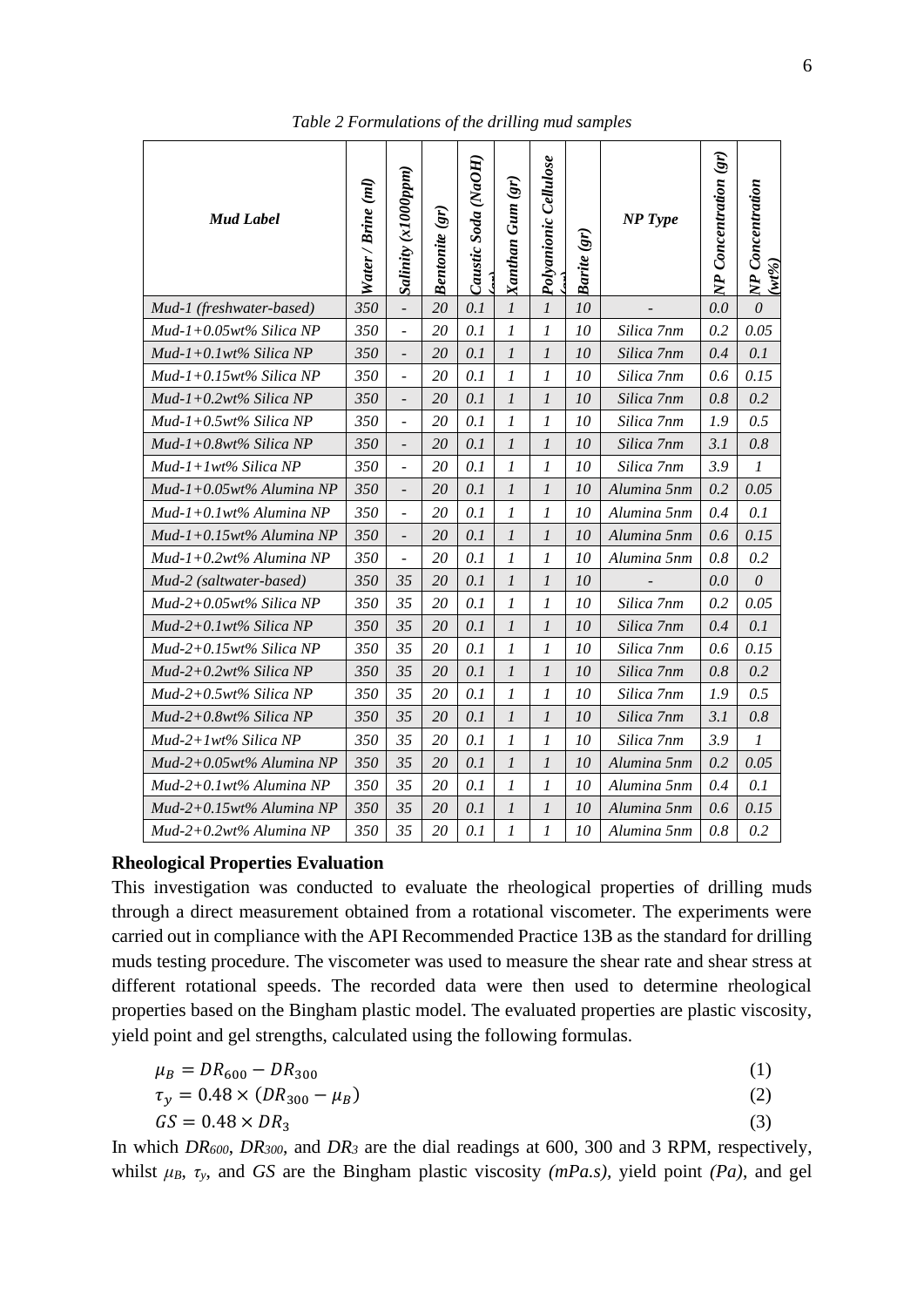strength *(Pa)*, respectively. To simulate temperature conditions in Arctic drilling, the mud samples were tested at temperatures between 0 and 80°C. For this purpose, a cooling device was designed to accommodate measurements below ambient temperature. The new device was technically a hollow-walled cooling cup connected to a refrigerating bath circulating cooling fluid through the cup wall and bringing the temperature of the mud sample down. Figure 1 shows the simplified diagram of the cooling cup and its positioning alongside the viscometer.



*Figure 1 (a) schematic diagram (in mm), (b) actual view, and (c) positioning of the newly designed cooling cup*

## **Filtration Properties Evaluation**

The experiments were conducted using a standard API Filter Press to evaluate static filtration properties of drilling mud at room temperature and under 700 kPa (100 psi) differential pressure for 30 minutes, after which the accumulated filtrate volume was recorded and the thickness of the recovered filter cake was measured. Spurt loss volume and filtration rate were also calculated to analyse the impact of nanoparticles on the filtration properties of the mud samples.

## **RHEOLOGICAL PROPERTIES RESULTS Silica-Added Muds**

#### **Freshwater-based muds**

Rheological properties of the freshwater-based mud samples containing silica nanoparticles measured at ambient temperature condition (20°C) are illustrated in Figure 2. The results showed a significant reduction on the overall rheological properties from the addition of silica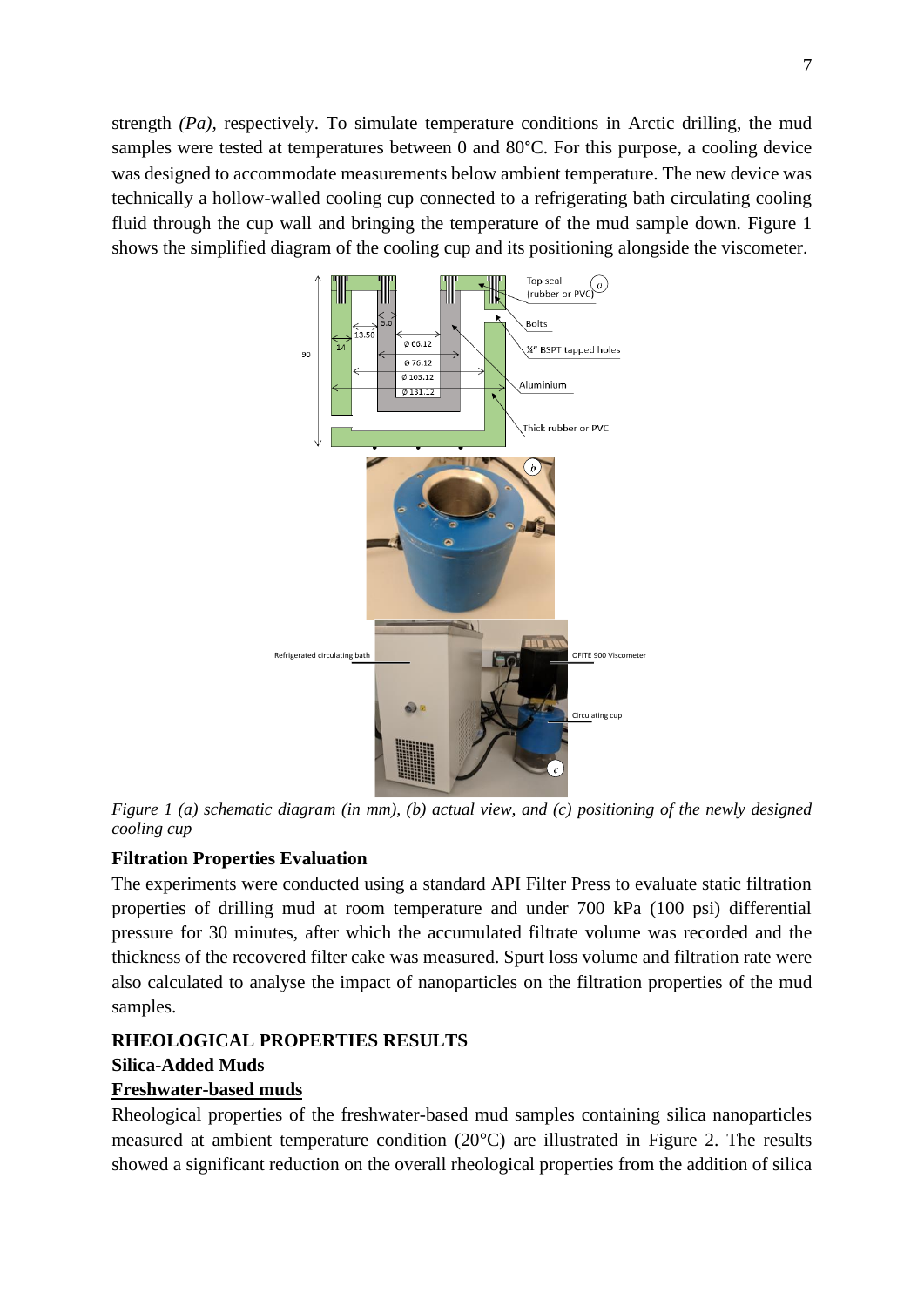nanoparticles. Biggest reductions of up to 34% and 32% were observed on the plastic viscosity and yield point at silica concentrations of 1 and 0.8 wt%, respectively (Figure 2a). Meanwhile, silica concentrations of 0.05wt% demonstrated the biggest drop on 10-second and 10-minute gel strengths, at about 46% and 50%, respectively (Figure 2b). The thinning effect with the increasing concentration of silica was caused by a combination of the high repulsion force between the silica nanoparticles and the clay minerals, as well as the reduced hydrogen bonding between silica and polymers caused by the high ionisation of silica in high pH solutions.



*Figure 2 (a) plastic viscosity, yield point, and (b) gel strengths of the freshwater-based muds containing various concentrations of silica nanoparticles*

Reactive clay materials such as montmorillonite in bentonite exhibits a permanently negative charge on its basal surface layers and a pH-dependent surface charge on the edges of clay platelets. The edge of the platelet will typically be protonated exhibiting a more positively charged surfaces (Figure 3) (Tournassat et al., 2013, 2015). At the same time, silica also exhibits a highly negative charge on the surface of the particles when dispersed in a polar medium such as water. Metin et al., 2011, observed an electrostatic potential of up to -50 mV from the suspension of silica at 0.5 wt% concentration with an average particle diameter of 25 nm. When it is added to a bentonite suspension, the highly negative surface charges between the two materials increase the interparticle repulsive forces resulting in the higher degree of dispersion manifested by the reduction in the mud physical properties.



*Figure 3 Electrostatic potential charge distribution on the surfaces of clay platelet: negatively charged basal surface and positively charge edge surface (adapted from Tournassat et al., 2015)*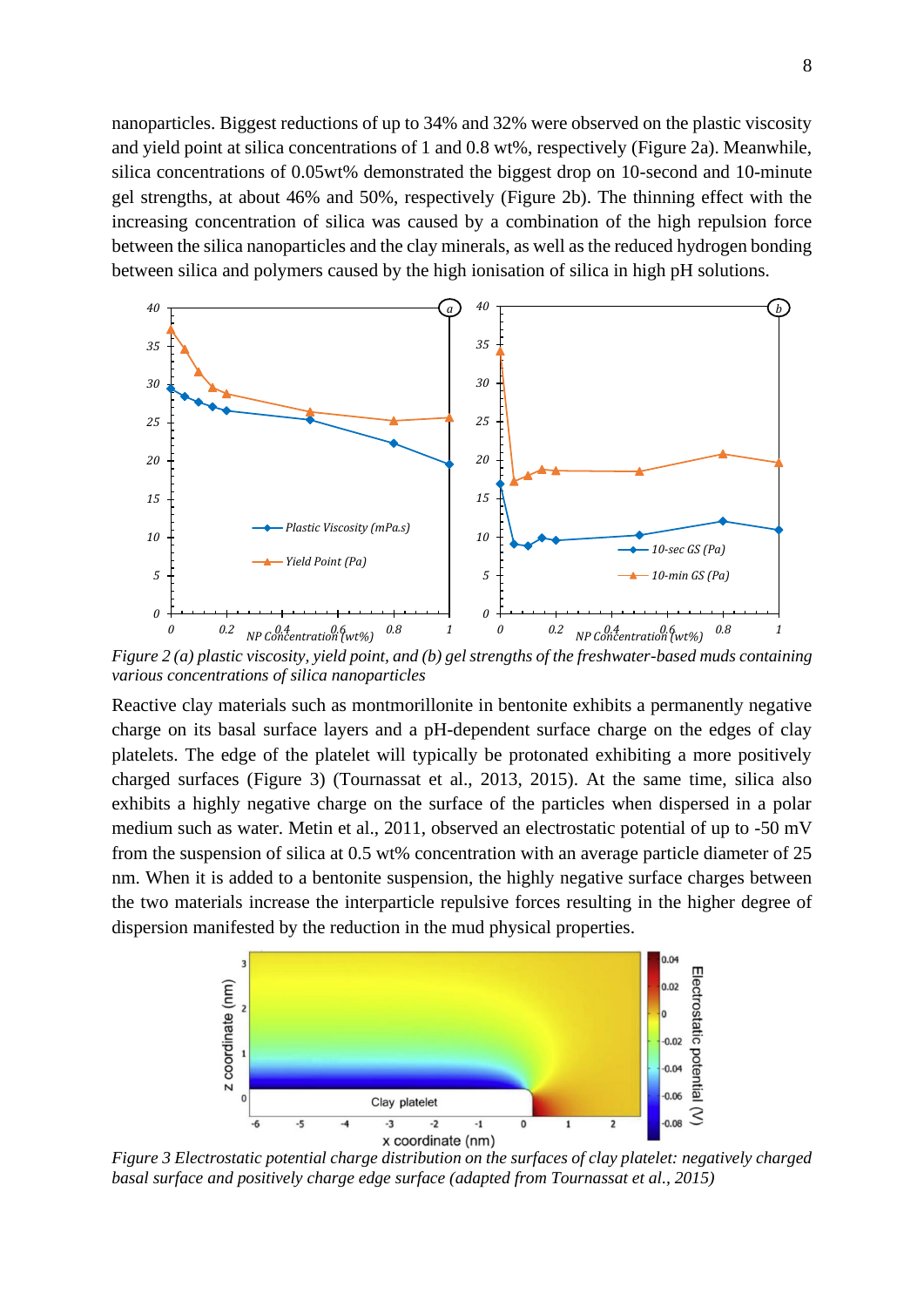The interaction between silica particles and dispersible polymers such as xanthan gum also contributes to the higher degree of dispersion of the mud colloidal suspension. The interaction occurs through a hydrogen bonding between the hydroxyl *(–OH)* groups of the particle surfaces and polymer molecules at pH levels below 3 (Oh et al., 1999b). However, when dispersed in aqueous medium at high pH, as it is the case with the mud samples, the silanol groups *(–SiOH)* of the silica are ionised easily to become  $-SiO^-$ , resulting in the highly negative surface charged of particles. As a consequence, this ionisation process eliminates the number of the hydroxyl groups ready for hydrogen bonding with the polymer molecules (Katiyar and Singh, 2018), hence the reduction on the mud physical properties was observed from the experimental results.

As the silica concentrations increases, the reduction rate became smaller up to a point at which an increasing trend started to develop. This phenomenon was clearly indicated particularly from the yield point and the gel strengths results. A rise on the yield point from 25.3 to 25.7 Pa was observed at silica concentrations between 0.8 and 1 wt%, respectively (Figure 2a). Meanwhile, an increase in the gel strengths was observed at a smaller concentration of 0.1 wt% following the sharp drops from the base value (Figure 2b).

As well as the evaluations at ambient temperature condition, the mud samples were also evaluated at temperatures between 0 and 80°C. Figure 4 illustrates the rheological properties results at 0-80°C. As shown in Figure 4a, the base sample (Mud-1) exhibited a decreasing trend on plastic viscosity as the temperature increases, with the highest of 48.4 mPa.s was recorded at 0°C and down to just 12.7 mPa.s at 80°C, a reduction of about 74%. The thinning behaviour was simply caused by the reduction of the water viscosity with the increasing temperature resulting in the decreasing profile of the mud physical property at high shear rates (Caenn et al., 2017b; Hilfiger et al., 2016). The similar trend was also observed from the yield point results in Figure 4b, in which a reduction of 49% was recorded from 51.3 Pa to 26.1 Pa as observed at 0 and 80°C, respectively.

With the addition of silica nanoparticles, the mud samples indicated an increase of thermal stability as reflected from the smaller disparity between properties measured at 0 and 80°C. For instance, the sample containing 0.1 wt% silica nanoparticle observed plastic viscosities of 38.8 and 19.4 mPa.s corresponding to a 20% reduction and an increase of 53.5% at 0 and 80°C, respectively. Meanwhile, yield points were observed at 43.2 and 24 Pa corresponding to reductions of 15.8% and 8.9% at the respective temperatures . The improved stability on plastic viscosity and yield point was obtained due to the fact that silica is a ceramic material that is thermally resistant, contributing to a more stable profile across the temperature range (Adair et al., 2001; Medhi et al., 2020). A low and more constant plastic viscosity is desirable when drilling through formations with vast temperature difference, such as Arctic condition. A mud with low plastic viscosity will provide the higher jet velocity of the bit nozzle, resulting in a higher drilling rate of penetration. Besides, the more stable profiles of plastic viscosity over the broad temperature conditions will be beneficial in maintaining constant equivalent circulating density (ECD). If plastic viscosity is the measure of the resistance to flow at high shear rates, then the yield point is the measure of the initial resistance to flow of the muds. It reflects the interaction forces between particles at low shear rates, in which the tendency of the colloidal particles to link and bond together is higher than at high shear rates. In the field, it is used as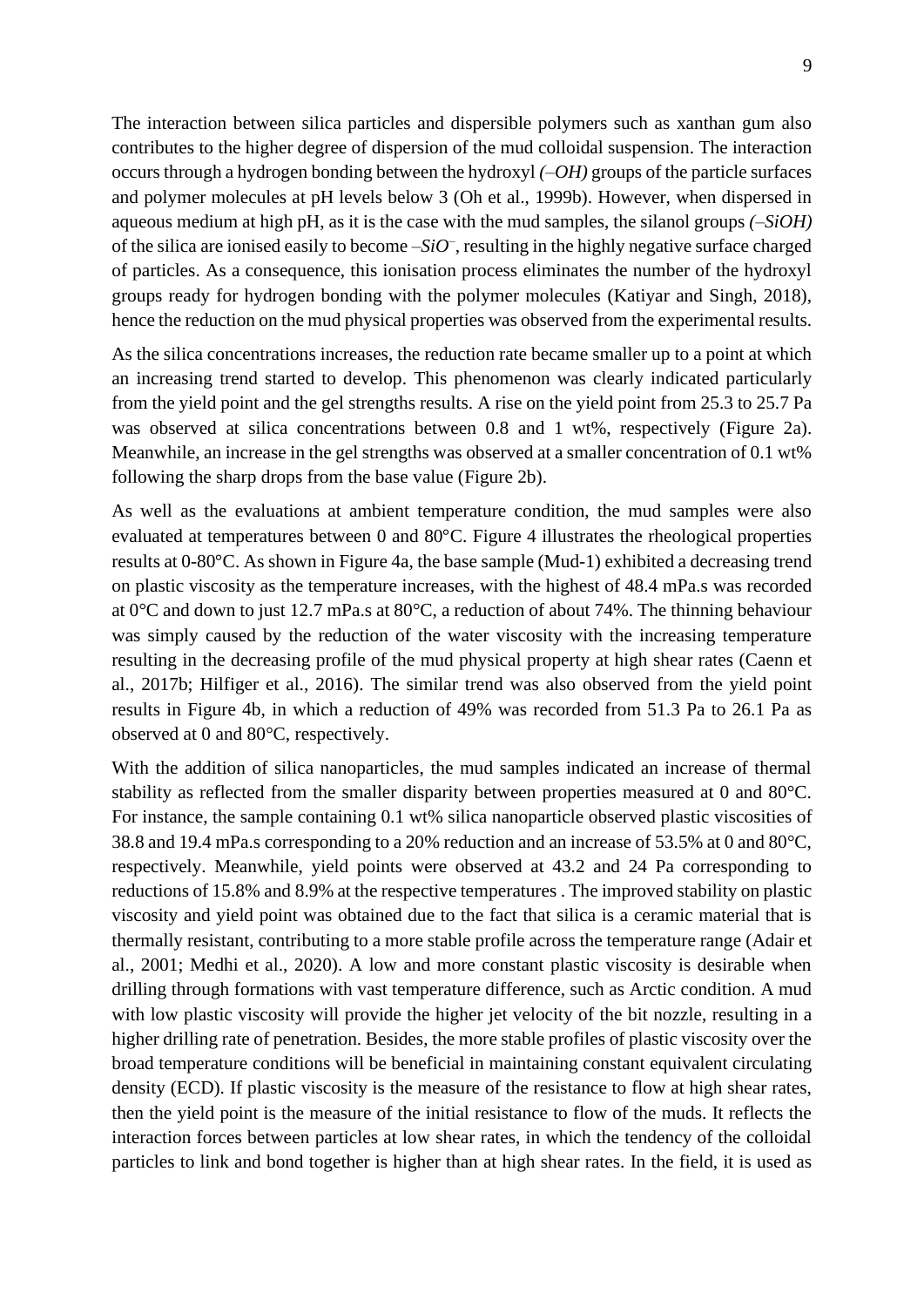an annular flow indicator and a parameter for a good carrying capacity of the drilling muds. A high yield point is more favourable as the mud is more likely to have a better cutting carrying capacity, however, an excessive yield point is always avoided as it increases the pump power required to start a flow (Caenn et al., 2017b).

The increased stability was also reflected from the gel strength results as shown in Figure 4c and d. As shown, the base sample (Mud-1) already demonstrated a relatively constant profile on the 10-second gel strengths across the temperatures with an average of 17.2 Pa, as shown in Figure 4c. Meanwhile, the 10-minute gel strengths fluctuated slightly with the highest of 35.8 Pa recorded at 60°C, as presented in Figure 4d. The big difference between the two gel strengths indicates a progressive rate of gelation developed over time. With the addition of silica nanoparticle, a more flattened curve was observed on both 10-second and 10-minute gel strengths, indicating the improved thermal stability across the observed temperature conditions. Moreover, the smaller gap between the two gels also indicates a lower rate of gelation over time. Mud sample containing 0.1 wt% silica (diamond-shaped data points) provided the most stable profiles with an average of 9.1 and 15.6 Pa for 10-second and 10-minute gels, respectively.



*Figure 4 Results of the (a) plastic viscosity, (b) yield point, and (c) the 10-second and (d) 10-minute gel strengths of the freshwater-based muds containing various concentrations of silica nanoparticle over temperature range between 0 and 80°C* 

Like the yield point, gel strengths also indicate the strength of the attractive forces between particles under static conditions. They reflect the thixotropic behaviour of the drilling muds when the circulation is ceased for some time (Caenn et al., 2017b). In the field, they represent the shear stress required to breakdown the gel structure of the mud to restart the flow. They are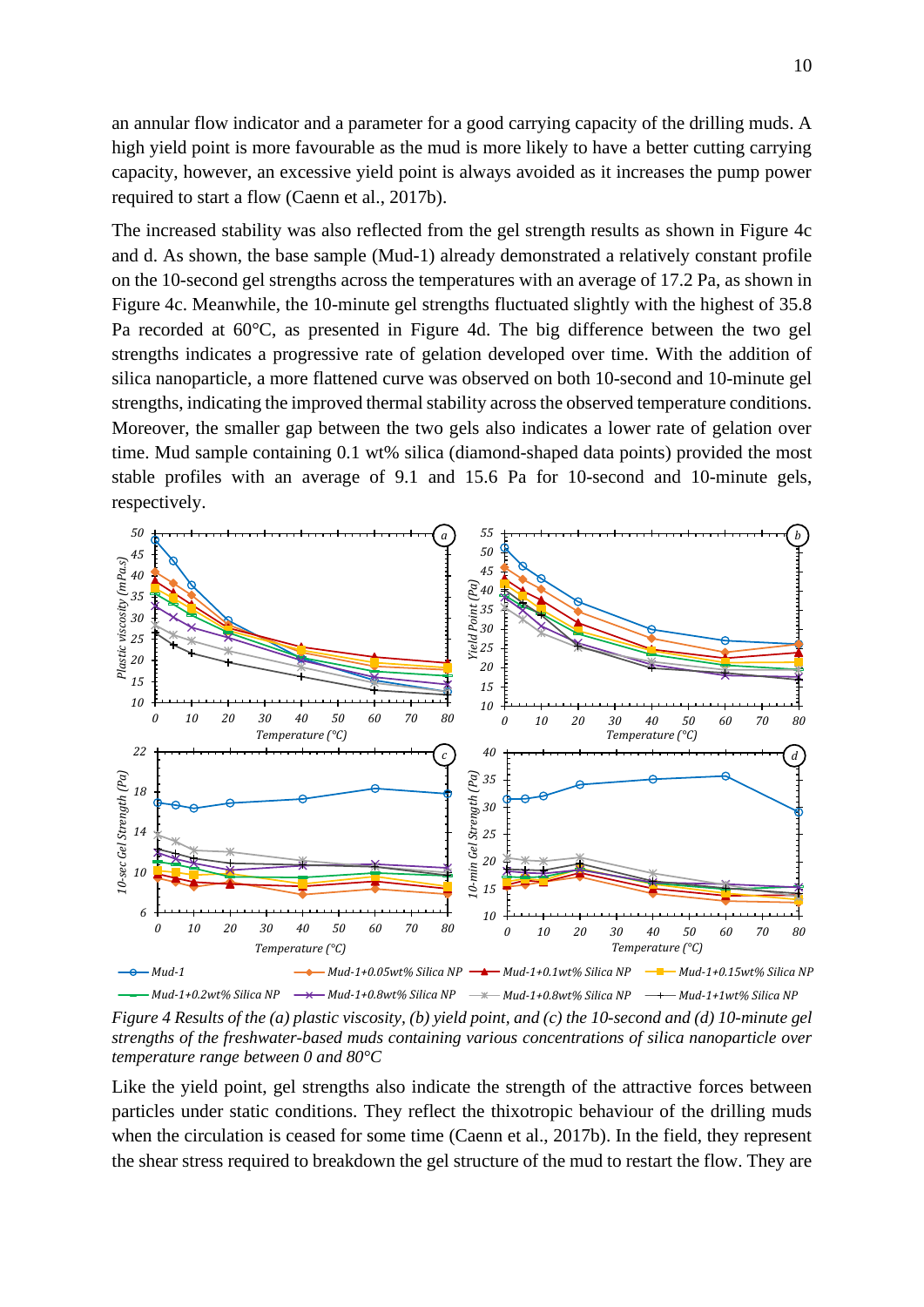also an indicator of the ability of the mud to suspend cutting and weighting material within the mud column. Machado and Aragao, 1990, suggested that a gel strength of about 5 Pa is sufficient to suspend cutting and provide good carrying capacity. Low and flat gels over time are always favourable as they indicate a constant rate of gelation. Whilst high and excessive gel strengths are avoided as they can cause swab and surge issues as well as making the separation of cuttings and mud more difficult. The current results suggested that the addition of silica nanoparticle in the freshwater-based system can be beneficial in reducing gel strengths and exhibit a more constant profile throughout the temperature conditions.

#### **Saltwater-based muds**

Figure 5 presents the results on the rheological properties of the saltwater-based mud samples containing various concentrations of silica nanoparticle at ambient temperature condition. Significant reduction in rheological properties was observed from the presence of salt ions as indicated from the base sample without the addition of nanoparticles. In the absence of silica nanoparticles, plastic viscosity decreased significantly about 54% from 29.5 mPa.s, as obtained from the freshwater mud, to 13.6 mPa.s at 0% silica concentration shown in Figure 5a. Yield point also showed a decrease of about 70% from 37.2 Pa in the freshwater mud to 11.3 Pa in the saltwater-based mud. Meanwhile, gel strengths were contracted significantly about 84% from 16.9 to 2.7 Pa on the 10-second gel and about 91% from 34.2 to 3 Pa on the 10-minute gel (Figure 5b). The swelling mechanism of clay minerals occurs from the adsorption of water molecules on to the basal surfaces of the clay platelets, allowing the hydration and expansion of the lattice structure of the clay minerals. Hence, providing consistency and volume increase of the mud colloidal suspension (Norrish, 1954). When electrolytes are present in the bulk of the solution, cations are drawn on to the negatively charged clay surface layers. This will disrupt the hydrogen bonding by pushing away water molecules and attaching to the clay surfaces, lowering the swelling capacity of the clay minerals (Caenn et al., 2017c). Hence, causing the reduction on the physical properties of the base sample of the salt muds.

On the other hand, the addition of silica nanoparticle to the salt-based muds had resulted in a decreasing trend on the plastic viscosity with the increasing concentration up to 0.2 wt%, in which the mud sample indicated a reduction of up to 18.5%. As discussed earlier that particle interactions are affected by the distance between particles. The closer distance between two particles the greater the tendency to attract each other and to flocculate. However, particles with highly negative surface charge will exhibit a stronger repulsion when they are close to each other up to a point when attraction force grows more dominant as a consequence of the higher particle collision due to stronger Brownian motion as the concentration increases (Wang et al., 2012; Yapici et al., 2018). This explains the slight reduction in the plastic viscosity observed from the results at the lower silica concentrations below 0.2 wt%. Beyond this concentration, plastic viscosity was observed to slowly improve with the final improvement of 8.5% observed at the concentration of 1 wt%, as indicated in Figure 5a. The growing of the attractive force is more clearly observed from the low shear rate properties indicated from the yield point results. A small increase of 3.7% was already observed from the silica concentration of 0.05 wt% and the increasing trend continues steadily with the final increase of 23.5% observed at 1 wt% silica. Results on gel strengths were also indicating the higher degree of flocculation attribute from the growing of attraction between particles. A significant rise of up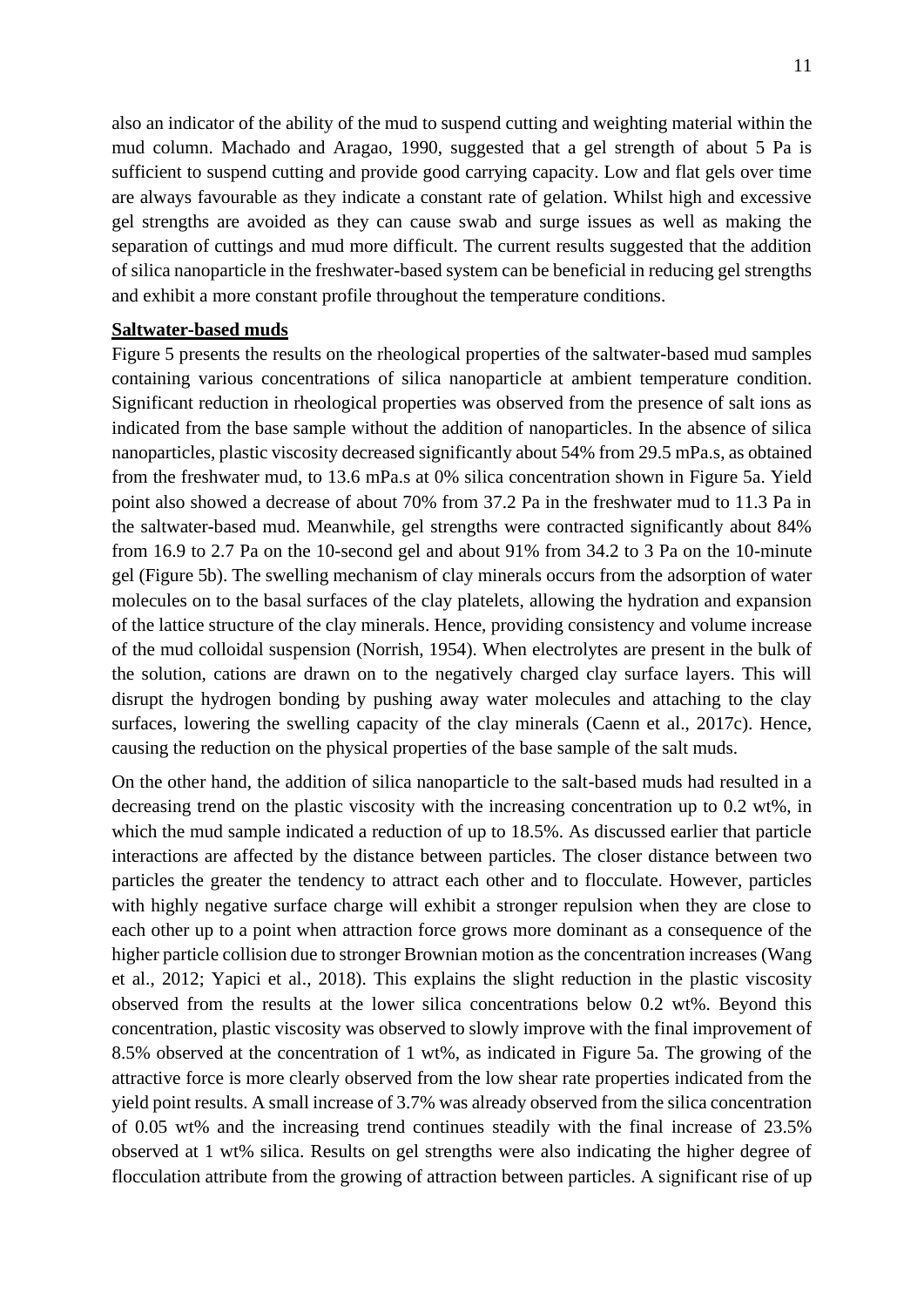to 118% was observed at the concentration of 0.2 wt%, beyond which a more stable profile was obtained with the increasing silica concentration (Figure 5b). The addition of silica also resulted in a more stable gelation rate indicated from the narrow gap between the 10-second and 10-minute gel profiles across the overall concentrations. The higher flocculation degree was caused by the presence of electrolytes in the mud colloidal suspension. Additional cations tend to be attracted and adsorbed on to the surfaces of silica particles, compressing the electrical double layer, thus reduces particle repulsion forces (Metin et al., 2011; Oh et al., 1999a).



*Figure 5 Results of the (a) plastic viscosity, yield point, and (b) gel strengths of the saltwater-based mud samples containing various concentrations of silica nanoparticles*

Figure 6 presents the results on the rheological properties of the saltwater-based muds at low and high temperatures. As shown, the base sample (Mud-2) exhibited a temperature-dependent behaviour indicated from the decreasing profile on plastic viscosity with the increasing of temperature (Figure 6a). A significant reduction of more than 75% on plastic viscosity was observed from 20.8 to 5.1 mPa.s measured at 0°C and 80°C, respectively. Meanwhile, a 74% reduction was observed on the yield point from 17.7 to 4.6 Pa across the temperature range. With the addition of silica nanoparticles, an increasing trend was observed on both plastic viscosity and yield point. Especially at elevated temperature conditions (>20°C), higher degree of flocculation was attributed to the higher chance of collision between particles as a result of the increased kinetic energy of the system and stronger Brownian motion as the temperature continued rising (Metin et al., 2011; Omurlu et al., 2016). On the other hand, as the effect of the low-temperature condition  $\langle 20^{\circ}$ C) was lessened due to the presence of salt ions lowering the freezing point of water, the addition of silica nanoparticles exhibited a more constant profile due to the more stable colloidal suspension resulted from the maintained stronger repulsion between particles (Vargas et al., 2019). The improved thermal stability was reflected from the plastic viscosity and yield point profiles with the optimum range observed from the sample containing 0.1 wt% of silica, as indicated from the diamond-shaped data points in Figure 6. At 0°C, plastic viscosity was recorded at 12.9 mPa.s, a reduction of 38% from 20.8 mPa.s (Mud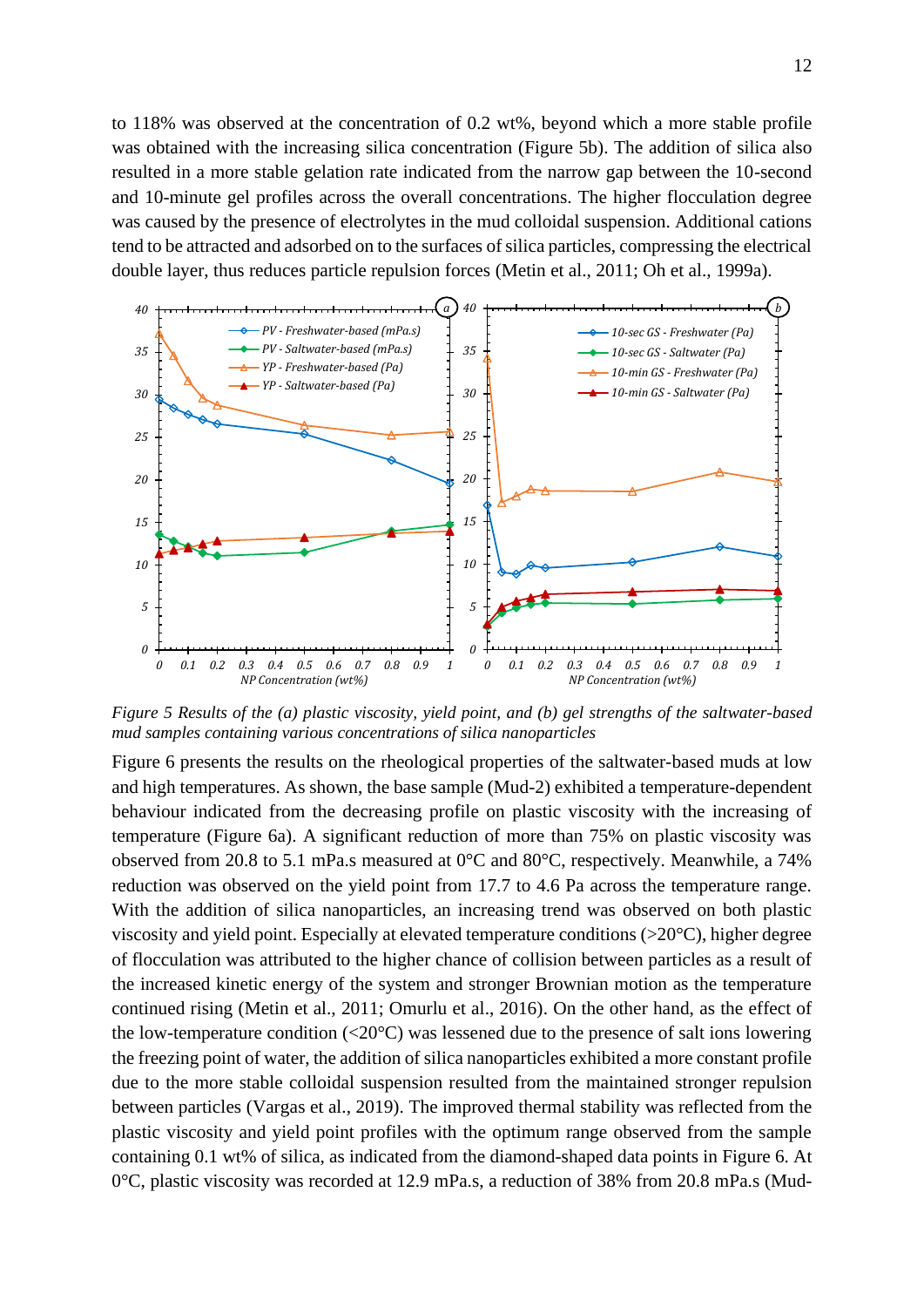2), whilst at 80°C viscosity was at 8.4 mPa.s, a 65% increase from 5.1 mPa.s (Figure 6a). Yield points were observed in between 12.7 Pa, corresponds to 28% reduction from 17.7 Pa (Mud-2) at  $0^{\circ}$ C, and 8.8 Pa, a 92% increase from 4.6 Pa at  $80^{\circ}$ C (Figure 6b).

The constant rheological profiles were also reflected from the results on the gel strengths as presented in Figure 6c and d. The base sample (Mud-2) indicated a fairly low and constant rate of gelation indicated from the stable curves of gel strengths over time across the temperature range. At 0°C, the 10-second and 10-minute gels were observed at 3.1 and 3.5 Pa (Figure 6c and d , respectively), whilst at 80°C, both gels were observed at a constant value of 1.9 Pa. The addition of silica increased both gel strengths significantly with the retained constant profiles across the temperature range as the nanoparticle concentration increases. Mud sample containing 0.1 wt% silica indicated the most favourable results with 10-second and 10-minute gels at 0°C between 5.4 and 6.4 Pa, respectively, and stabilised throughout the temperature conditions with 5.6 and 6.1Pa were observed at 80°C for the respective gelation times. As discussed in the earlier, the presence of salt ions suppresses the electrostatic potential of the particles from the adsorption of cations on to the particle surfaces. Consequently, the repulsion force is reduced resulting in the more dominant attraction between particles increasing the degree of flocculation, hence increasing low shear rate properties of mud suspension (Adair et al., 2001; Metin et al., 2011; Oh et al., 1999a).



*Figure 6 Results of the (a) plastic viscosity, (b) yield point, and (c) the 10-second and (d) 10-minute gel strengths of the saltwater-based muds containing various concentrations of silica nanoparticle over temperature range between 0 and 80°C*

Although there are still very few studies conducted in the past investigating the performance of silica-added muds under both low and high temperatures, studies conducted by Taraghikhah et al., 2015, and Medhi et al., 2020, might provide a comparison to what have been observed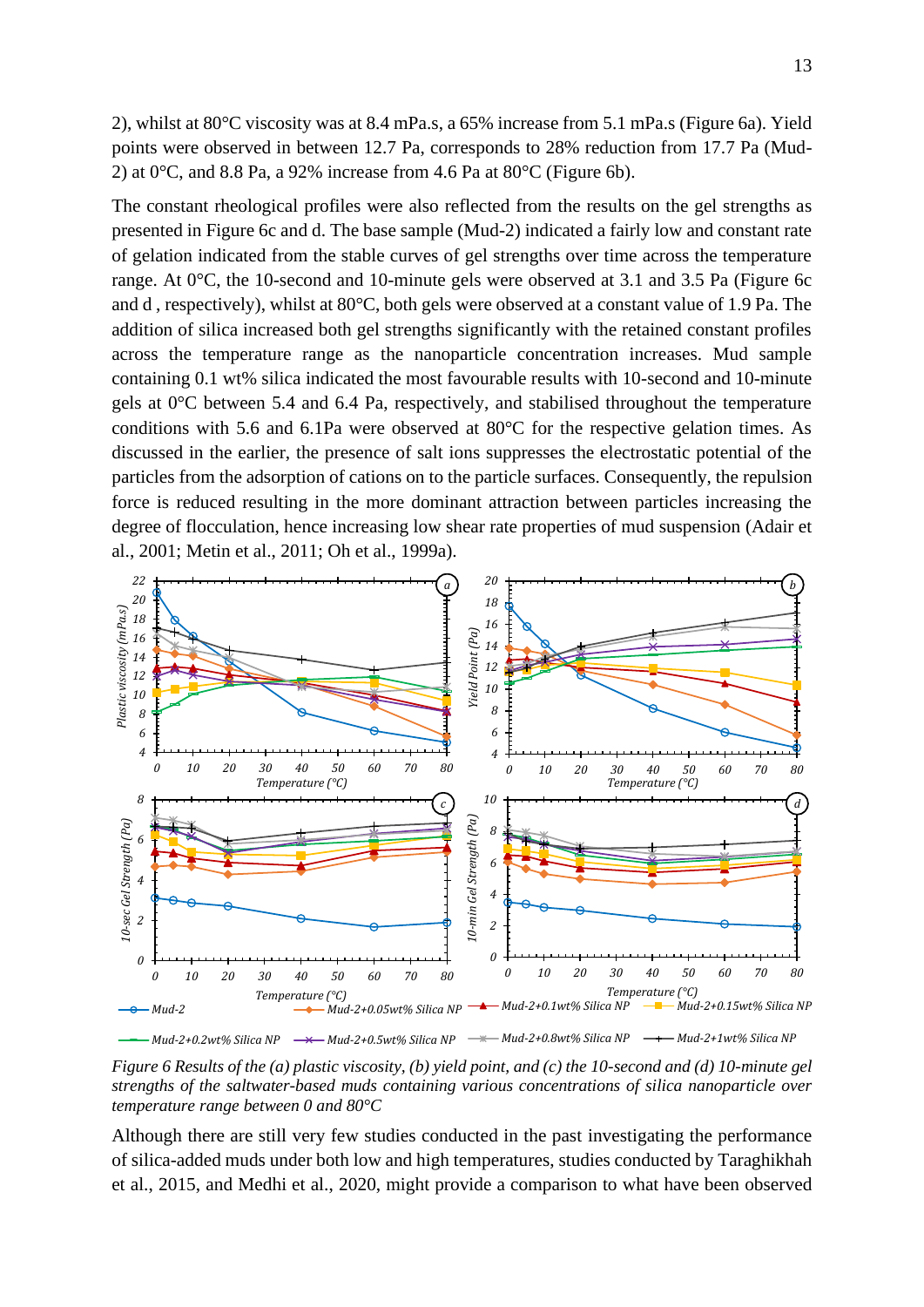in the current study. Summary of their results on the plastic viscosity is presented Figure 7 alongside the results from the current study. The graph presents plastic viscosity results from the addition of 0.5wt% of silica nanoparticles in the aqueous-based mud systems. In their experiments, Taraghikhah et al. added 0.5 wt% silica with 1-60 nm particle diameter to a mud containing certain amounts of salts, viscosities, and filtration control polymers, although they did not specify the quantity of each component in their report. Meanwhile, Medhi et al. added silica with a particle diameter of 22-48 nm to a mud containing sodium chloride, soda ash, biocide, and various types of polymers. As shown, the result observed from Taraghikhah et al.'s sample indicated a similar trend to the results obtained from the current study (Muds-7 and 10), as a reduction of 13% on plastic viscosity was recorded at ambient temperature from the addition of silica. An increase of 38% was observed after the mud sample was hot rolled at 120°C. Meanwhile, Medhi's results demonstrated a very high plastic viscosity up to 64 mPa.s after hot roll at 80°C from the addition of 0.5 wt% silica. The high physical properties observed from Medhi's results could have been caused by the use of various types of polymers in the mud formulation.



*Figure 7 Results of the plastic viscosity of the water-based muds containing 0.5wt% of silica nanoparticle from the current and past studies (Medhi et al., 2020; Taraghikhah et al., 2015)*

As discussed earlier, the presence of high molecular weight of polymers will increase mud physical properties due to their ability to bridge and crosslink solid particles within the mud suspension (Caenn et al., 2017a). Alteration magnitudes of drilling mud properties from the addition of silica nanoparticles are very much affected by the types and concentrations of other components present in the mud suspension. For instance, the presence of high molecular weight long-chained substances, or the presence of strong electrolytes will affect the interaction between silica and other electrostatically charged particles (Adair et al., 2001; Oh et al., 1999a, 1999b; Wang et al., 2012). Trends from the past researchers concluded that the addition of small quantities (<1 wt%) of unmodified silica nanoparticles would typically decrease physical properties of muds with simple compositions (e.g. clay minerals, one or two types of polymers, monovalent salt cations), thus adding higher concentrations or pre-treating the silica nanoparticle are required to observe an increase on the mud physical properties (Hassani et al.,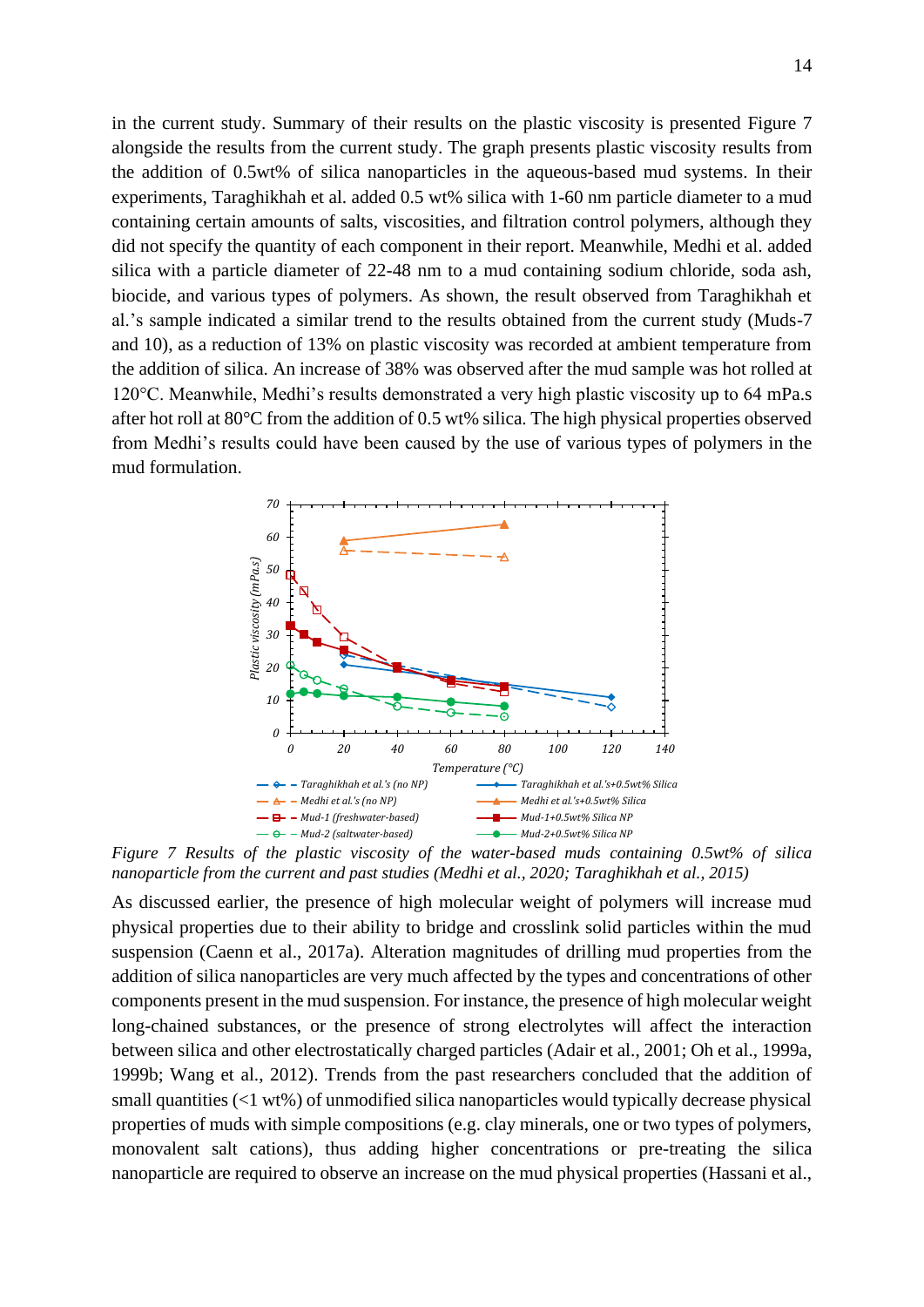2016; Jain et al., 2015; Mao et al., 2015; Medhi et al., 2020; Srivatsa and Ziaja, 2012; Taraghikhah et al., 2015). In this research, a silica concentration threshold of 0.8 wt% was observed, above which the mud physical properties started to increase.

#### **Alumina-Added Muds**

Alumina is the most widely produced oxide ceramic material with widespread use in various applications from engineering through biomedical (Ben-Nissan et al., 2008). However, further studies are still needed to be conducted, especially evaluating the role of alumina nanoparticle in the alteration of drilling mud properties. For that purpose, alumina with an average particle diameter of 5 nm was used in this study, added to both freshwater and salt-based mud systems at particle concentrations between 0.05 and 0.2 wt%. The freshwater-based system was prepared the similar way as the previous silica-added muds using distilled water as the continuous phase, whilst the brine with 35,000 ppm salinity was used in the preparation of the saltwater-based mud system.

#### **Freshwater-based muds**

Figure 8 presents the rheological properties of the freshwater-based muds containing alumina nanoparticles at the ambient temperature condition. As shown in Figure 8a and b, significant increases were observed on both the plastic viscosity and the yield point of up to 70.2% and 23.8%, respectively, at the concentration of 0.2 wt%. The results on gel strengths also showed an increasing trend with the increasing concentrations of alumina nanoparticles, as presented in Figure 8c and d. Improvements of up to 44.3% and 18.6% were observed on the 10-second and 10-minute gels, respectively, from the sample containing 0.2 wt% of alumina nanoparticle. These results indicate an opposite trend when compared to the results observed from muds containing silica in which the rheological properties were decreased with the addition of silica nanoparticles. This was caused by the different types of electrostatic charge on the surface particles of silica and alumina when dispersed in water. Although both are ceramic materials, silica and alumina have different isoelectric points (IEP) or point of zero charges (PZC), which defined as the pH level at which particles are charged neutral. For silica, it is around pH 1.5- 3.7, whilst for alumina, it is 7-9 (Adair et al., 2001). These PZC define the magnitudes of the surface charges of the dispersed particles. At pH levels below the PZC, particles will exhibit a positive charge and will be negative at pH levels above the PZC. Increases of magnitudes, whether positive or negative, occur as the pH levels further away from the PZC, resulting in the more dominant electrostatic repulsive force of particles, causing the higher degree of dispersion. Meanwhile, smaller magnitudes occur at pH levels near the PZC resulting in the more dominant van der Waals attraction force that will increase the tendency of particles to flocculate. Unlike silica, alumina nanoparticle exhibits positively charged particles when dispersed in an aqueous medium at neutral pH value. Patel et al., 2015, measured the zeta potential of the suspensions of alumina and silica nanoparticle. The results observed a positively charged alumina suspension of +20 mV as opposed to -30 mV obtained from silica with the same particle concentration. However, the zeta potentials decreased with the increasing pH levels due to the deprotonation of the particle surfaces, and at pH 11, zeta potentials of -15 mV and -50 mV were observed from alumina and silica, respectively (Adair et al., 2001; Patel et al., 2015). Zeta potential is a measure to determine the surface charge of particles in colloidal suspension. Dispersions with zeta potentials lower than +25 or higher than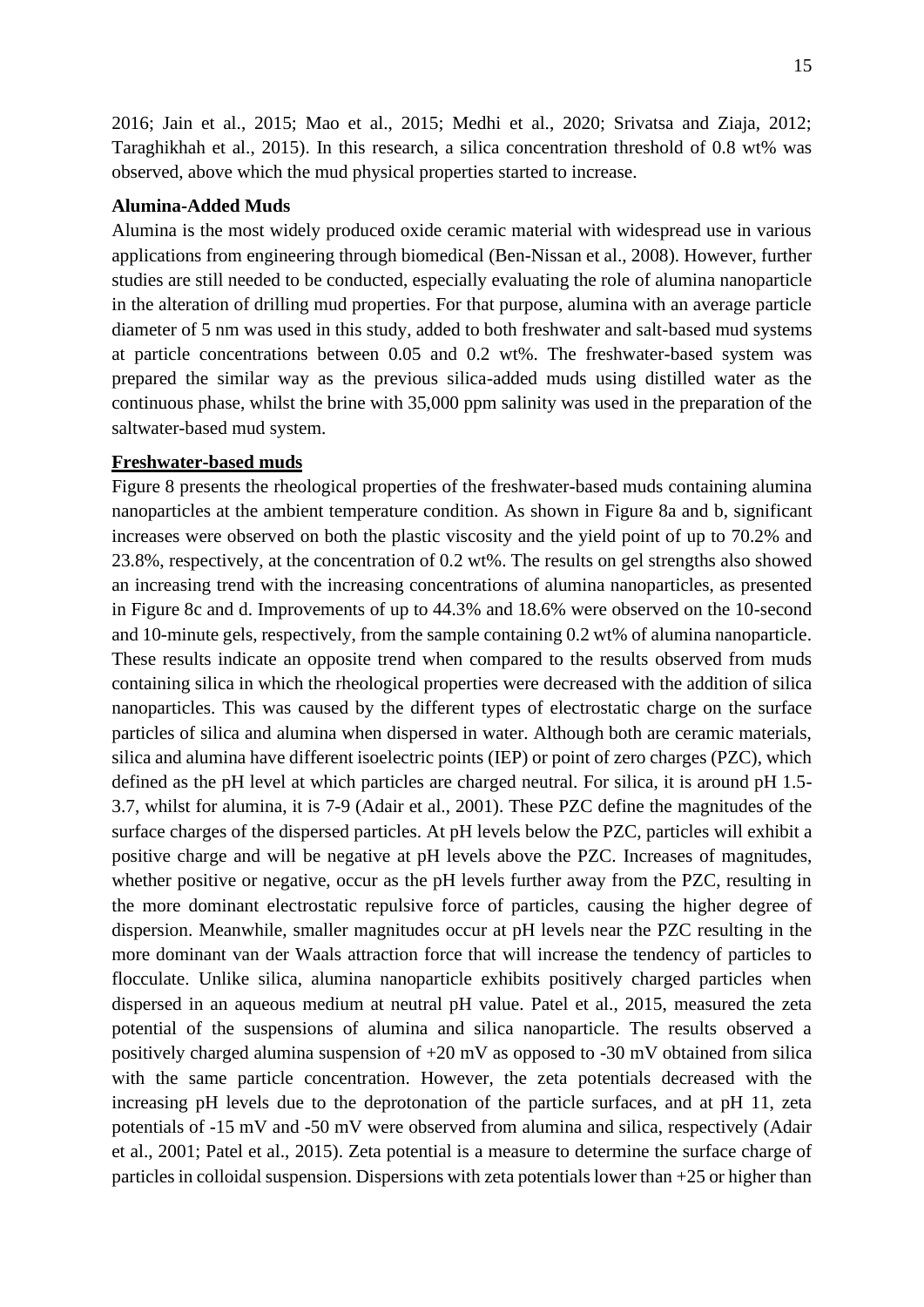-25 are classified as to have a high degree of flocculation due to the stronger attractive force between particles. Meanwhile, suspensions with greater absolute charges will exhibit increasing stability of particle dispersion attributed to the higher repulsive force (Kumar and Dixit, 2017). Therefore, the increase in the physical properties of the alumina muds observed from the experiments was caused by the higher tendency of flocculation attributed to the stronger interparticle attractive forces.



*Figure 8 Rheological properties profiles (a and c) and alteration extents (b and d) of the freshwaterbased muds containing alumina nanoparticles compared to those containing silica nanoparticles*

Results of the rheological properties evaluation at low and high temperature conditions are illustrated in Figure 9. As the base sample (Mud-1) presented in the graph was the same reference sample used in the silica evaluation, it can be recalled that the decreasing trend on the plastic viscosity and yield point shown in Figure 9a and b, respectively, was caused by the reduction of water viscosity across the temperature range (Caenn et al., 2017b; Hilfiger et al., 2016). The addition of alumina nanoparticles exhibited an increased thermal stability as indicated from the more stable curves of plastic viscosity and yield profiles across the temperature range. This was indicated from the smaller differences between results at 0 and 80°C. For instance, the sample containing 0.05 wt% of alumina exhibited a viscosity of 40 mPa.s at 0°C, a 17.3% reduction from the base sample, whilst 25.1 mPa.s was observed at 80°C which corresponding to a 98% increase. Meanwhile, the yield points were recorded at 45.7 and 34.2 Pa, corresponding to a 10.9% reduction and a 30.9% increase at 0 and 80°C, respectively. The more stable profiles of plastic viscosity and yield point over the observed temperature range is attributed from the improved thermal stability of the mud samples with the addition of alumina nanoparticle. As a ceramic material, alumina is known to have a good heat resistance making it suitable to be used as an additive to maintain stable rheological properties, especially for application in extreme temperature conditions (Ivanov et al., 1999; Medhi et al., 2019).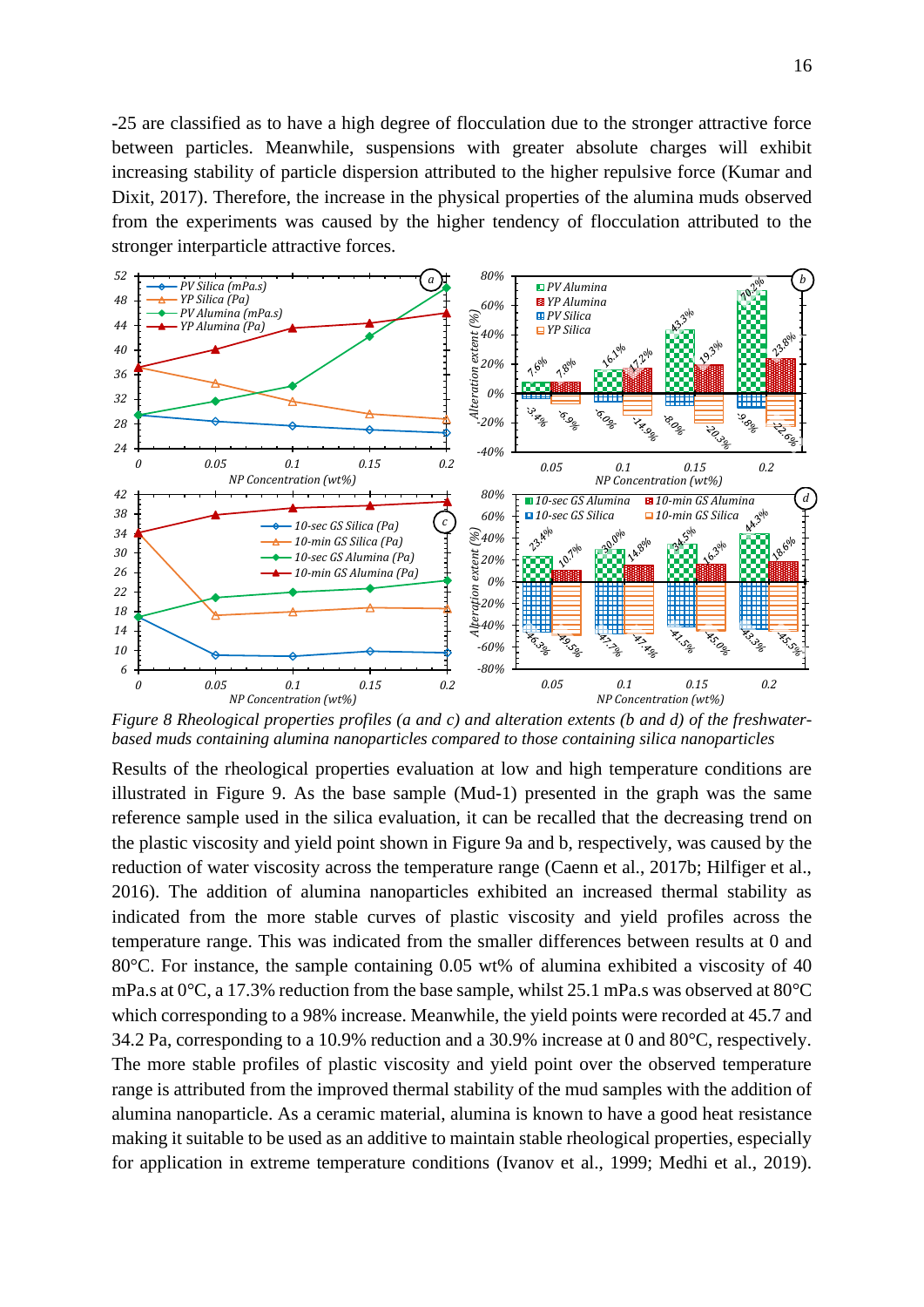Results on gel strengths also exhibited significant increases with the increasing concentration of alumina nanoparticles, as shown in Figure 9c and d. Sample containing 0.05 wt% of alumina showed an average increase of 21.5% on the 10-second gel and 21.6% on the 10-minute gel as compared to the results of Mud-1. Although, both gel strengths showed the indication of good thermal stability, the rate of gelation was also increased, which reflects the greater disparity between the 10-second and 10-minute gels. In the field, the higher rate of gelation might not be favourable as it is associated with higher pump power required to restart mud circulation after being ceased for some time. This might result in the sudden increase of annular circulating pressure which may cause well control problems, such as loss circulation or fracturing of the rock formations (Caenn et al., 2017d).



*Figure 9 Results of the (a) plastic viscosity, (b) yield point, and (c) the 10-second and (d) 10-minute gel strengths of the freshwater-based muds containing various concentrations of alumina nanoparticle over temperature range between 0 and 80°C*

#### **Saltwater-based muds**

Rheological properties results of the saltwater-based muds containing alumina are presented in Figure 10. As it was experienced with the silica muds, the addition of alumina showed a small reduction on plastic viscosity up to the concentration of 0.1 wt% where a reduction of 11% was observed (Figure 10a). The reduction was caused by the higher particle repulsion from the addition of low concentrations of alumina increasing the dispersion state of mud suspension when high shear rates are applied. As discussed earlier, electrostatic potential of alumina particle at high pH is slightly negative, resulting in an interparticle repulsion with the clay platelets. However, with the increasing concentrations, an increasing trend was observed with the final improvement of 2.5% was indicated from the sample containing 0.2 wt%. the increasing trend was attributed to the stronger particle attraction caused by the higher chance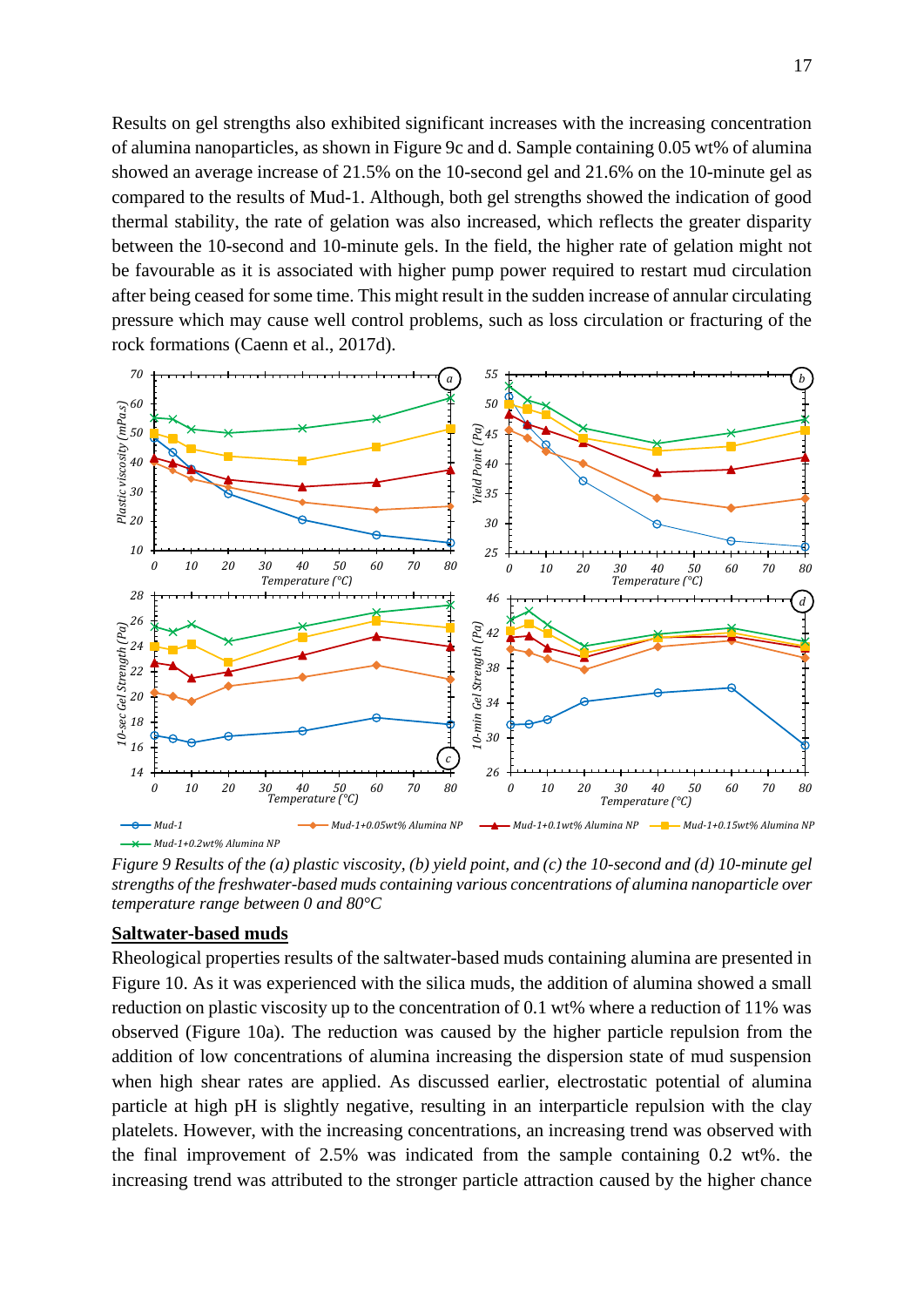of collision between particles from the stronger Brownian motion. Meanwhile, an increasing trend on the yield point was observed from the beginning of the addition of alumina nanoparticles, with up to 43% increase was recorded at the particle concentration of 0.2 wt% (Figure 10a). Both the 10-second and 10-minute gel strengths also gradually increased with the maximum improvements of 45% and 58%, respectively, observed at the concentration of 0.2 wt% (Figure 10b). The increasing trend of the low-shear rate properties manifested by the yield point and gel strengths with the increasing concentrations of alumina nanoparticles was caused by the higher degree of flocculation as the salt ions were adsorbed on to the basal surface clay platelets and also on the surface of alumina particles forcing the electric double layer to shrink (Çınar and Akinc, 2014; Jailani et al., 2008). The narrower gap between the two gel strengths as shown in Figure 10b also indicated a lower gelation rate across the overall concentrations. This is more desirable as the higher rate of gelation tends to produce an excessive gel strength when circulation is ceased for a longer time (Caenn et al., 2017b; Hilfiger et al., 2016).



*Figure 10 Results comparison on the plastic viscosity and yield point (a) and the 10-second and 10 minute gel strengths between the saltwater-based and freshwater-based muds containing various concentrations of alumina nanoparticles*

For the rheological properties evaluation at low and high temperature conditions, Figure 11 presents the results of the mud samples containing alumina nanoparticles in the saltwater-based system. At conditions below ambient temperature (<20°C), significant reductions on plastic viscosity were observed with the increasing temperature across the nanoparticle concentrations, as shown in Figure 11a. The biggest reduction was observed from the sample containing 0.1 wt% of alumina at  $0^{\circ}$ C, with the measured plastic viscosity of 15.2 mPa.s, which corresponds to a reduction of 27% from 20.8 mPa.s as observed from the base sample (Mud-2). Meanwhile, at temperatures above 20°C, plastic viscosity indicated a rise as the concentration increases. The highest increase was observed from the sample containing 0.2 wt% of alumina at 80°C, with the measured viscosity of 8 mPa.s corresponding to a 57% increase from 5.1 mPa.s obtained from the base sample. Results on the yield point exhibited an improvement with the increasing concentration almost at the entire temperature range. Sample containing 0.2 wt% of alumina observed a yield point of 18.1 Pa, a slight improvement of 2.5% from 17.7 Pa as observed from the base sample at 0°C. Meanwhile, the biggest improvement of 117% increase was recorded from the same sample at 80°C, as shown in Figure 11b.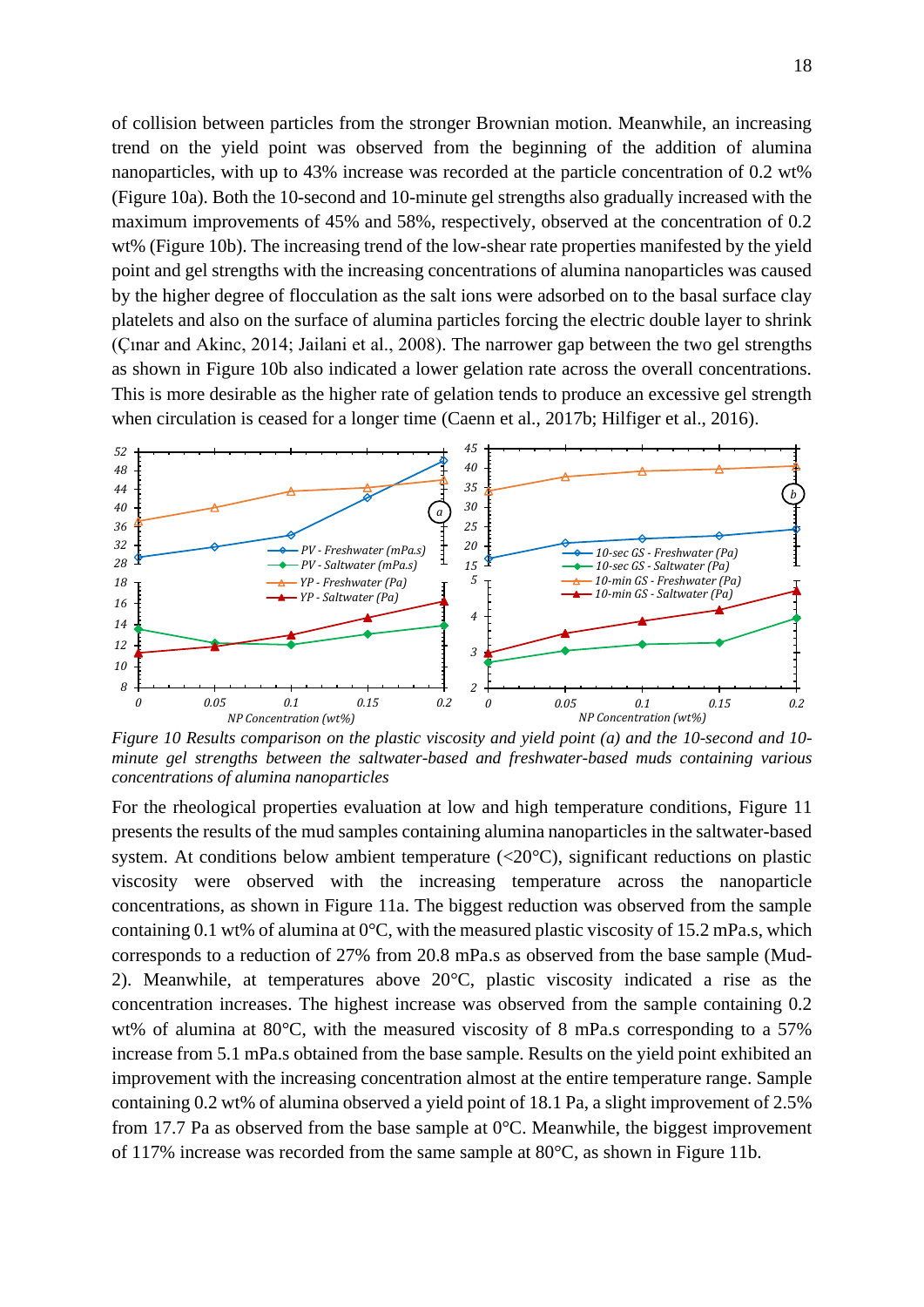The presence of electrolytes shrinks the electric double layer of alumina particles as the cations are being adsorbed onto the particle surfaces. This produces stronger attractive forces between particles which promote a higher degree of flocculation increasing rheological properties of the mud samples. The higher degree of flocculation is also caused by the stronger Brownian motion attributed to the higher kinetic energy increasing the change of collision between particles (Mui et al., 2016; Weston et al., 2017; Zawrah et al., 2016). Moreover, the presence of alumina nanoparticle also resulted in the significant improvement on the thermal stability as reflected from the smaller disparity between data obtained across the temperature range.



*Mud-2+0.2wt% Alumina NP*

*Figure 11 Results of the (a) plastic viscosity, (b) yield point, and (c) the 10-second and (d) 10-minute gel strengths of the saltwater-based muds containing various concentrations of alumina nanoparticle over temperature range between 0 and 80°C*

Results on the gel strengths also gave a validation on the improved thermal stability from the addition of alumina nanoparticles, as illustrated in Figure 11c and d. The addition of alumina nanoparticles provided a treatment against the negative impact of salt ions on the mud rheological properties. As indicated in the graph, the low gel strengths observed from the Mud-2 especially at high temperatures were caused by the presence of salt ions in the mud suspension reducing the hydration capacity of the clay mineral. With the addition of alumina nanoparticle as low as 0.05 wt%, significant improvements were observed on both 10-second and 10-minute gel strengths to the more acceptable range to provide good carrying ability, i.e., 5 Pa as suggested by Machado et al., 1990. An increasing trend was also observed as the concentration of alumina increases. Biggest improvements were observed from the sample containing 0.2wt% of alumina at the temperature of 0°C, increasing up to 39% and 53% on the 10-second and 10-minute gels, as shown in Figure 11c and d, respectively. Meanwhile, at 80°C, the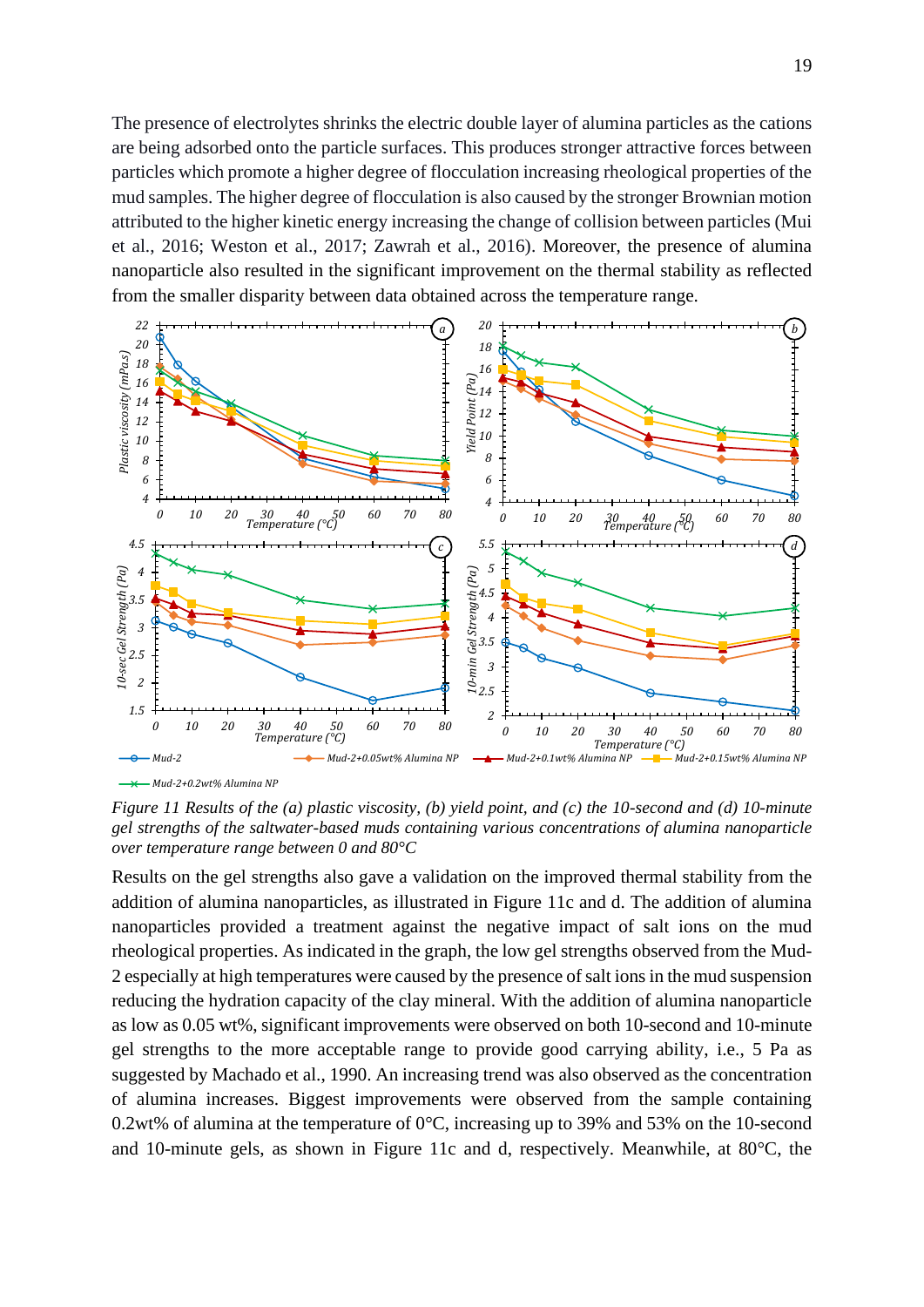respective gel strengths of the same sample increased of up to 80% and 116% flattening the curve and exhibiting the more thermally stable profiles.

Results comparison of the plastic viscosity observed between the current and past studies are presented in Figure 12. Hosseini et al., 2016, conducted experiments in a polymer-based mud system with the base sample containing glycol, polyacrylamide, sodium bicarbonate, and calcium carbonate, as well as salts which consist of sodium and potassium chlorides. The alumina nanoparticles were added at a concentration of 1wt%. Mud rheological properties were evaluated under temperatures between 25 and 85°C. As indicated by the triangle-shaped data points, a reduction in plastic viscosity was indicated from the addition of alumina across the observed temperature conditions. Although, the thermal thinning behaviour of the mud did not seem to have much changed as reflected from the decreasing trend of the viscosity curve with the final reduction of 46% was observed at 85°C. As discussed earlier, this was due to the increase of the particle dispersion from the presence of alumina. It is known that the swelling capacity of the polymer-based solution is primarily governed by the interaction between salt ions and the polymeric molecules (El Karsani et al., 2014; Livney et al., 2003). However, the presence of the negatively charged alumina particles in the bulk of the solution could result in the higher repulsion between particles increasing the degree of dispersion of the mud suspension.



*Figure 12 Results of the plastic viscosity of the water-based muds containing alumina nanoparticle from the current and past studies (Hosseini et al., 2016; Medhi et al., 2019)*

As was experienced from Hosseini's results, Medhi et al., 2019, also observed a similar trend with their results. They also conducted experiments with the polymer-based drilling muds containing various types of polymers including polyacrylamide, polyamine, polyanionic cellulose, and xanthan gum. As indicated in the graph, the base sample observed a relatively high plastic viscosity of up to 91.3 mPa.s at 30°C, caused by the extensive use of polymeric solutions. The base sample also indicated a thermal thinning behaviour as the temperature increases with a plastic viscosity of 54.4 mPa.s was observed at 80°C. The addition of 1 wt% of alumina nanoparticles significantly reduced of up to 49% at 30°C with measured viscosity of 47 mPa.s. However, the presence of alumina did not seem to significantly improve mud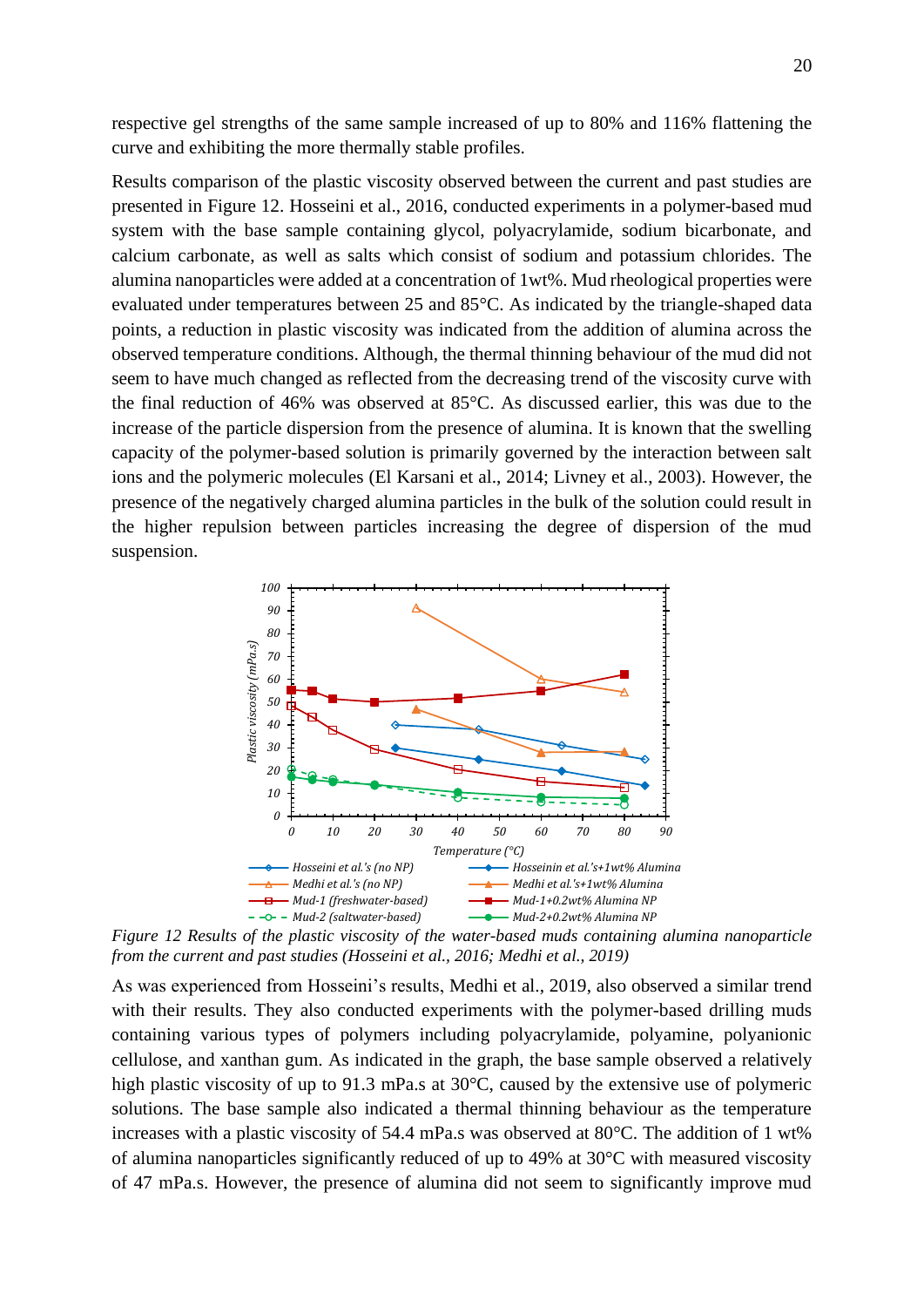thermal stability as was indicated from the decreasing profile observed in plastic viscosity across the temperature conditions.

## **FILTRATION PROPERTIES RESULTS Silica-Added Muds Freshwater-based muds**

Figure 13 presents the results on the filtration properties of the freshwater-based samples containing silica nanoparticles at concentrations between 0.05 and 1 wt%. In static filtration loss, spurt loss indicates the instantaneous volume of filtrate caused by the tendency of finer particles passing through the surface of a porous medium, e.g., filter paper or rock formation, before the deposition of filter cake takes place. It reflects how fast the filter cake is deposited on the surface of the filter medium. The higher the values, the slower the cake being deposited. However, it does not indicate the quality of the cake or the total volume of the filtrate (Caenn et al., 2017e). The addition of silica nanoparticles did not seem to give a significant effect on the spurt loss volume as indicated from the fairly constant trend of spurt volume as the concentration of silica increases (Figure 13a). This occurs as a result of the improved dispersion of the mud suspensions containing silica nanoparticle. It can be recalled to the discussion on the rheological section that, the addition of silica resulted in a higher particle repulsion attributed to the highly negative surface charge of particles increasing the degree of dispersion. This behaviour was also reflected in the constant trend of the spurt volume.



*Figure 13 Filtration properties of the freshwater-based muds containing various concentrations of silica nanoparticles*

However, distinct behaviour was observed on the API filtration loss, which is indicating the cumulative filtration volume measured under the 700 kPa differential pressure at ambient temperature for 30 minutes. As shown in Figure 13a, filtrate volume decreased with the increasing concentration of silica up to the concentration of 0.1 wt%, of which the filtration loss observed the biggest reduction of up to 8.2%. However, an increasing trend was then observed as the higher amount of silica present in the mud suspensions. The finding supports the proposition that have been discussed in the rheological section regarding the increasing degree of flocculation as the higher amount of silica present in the mud suspension. The increase in the filtration loss is commonly known as an indication when flocculation takes place attributed to the growing attractive force between particles (Caenn et al., 2017e).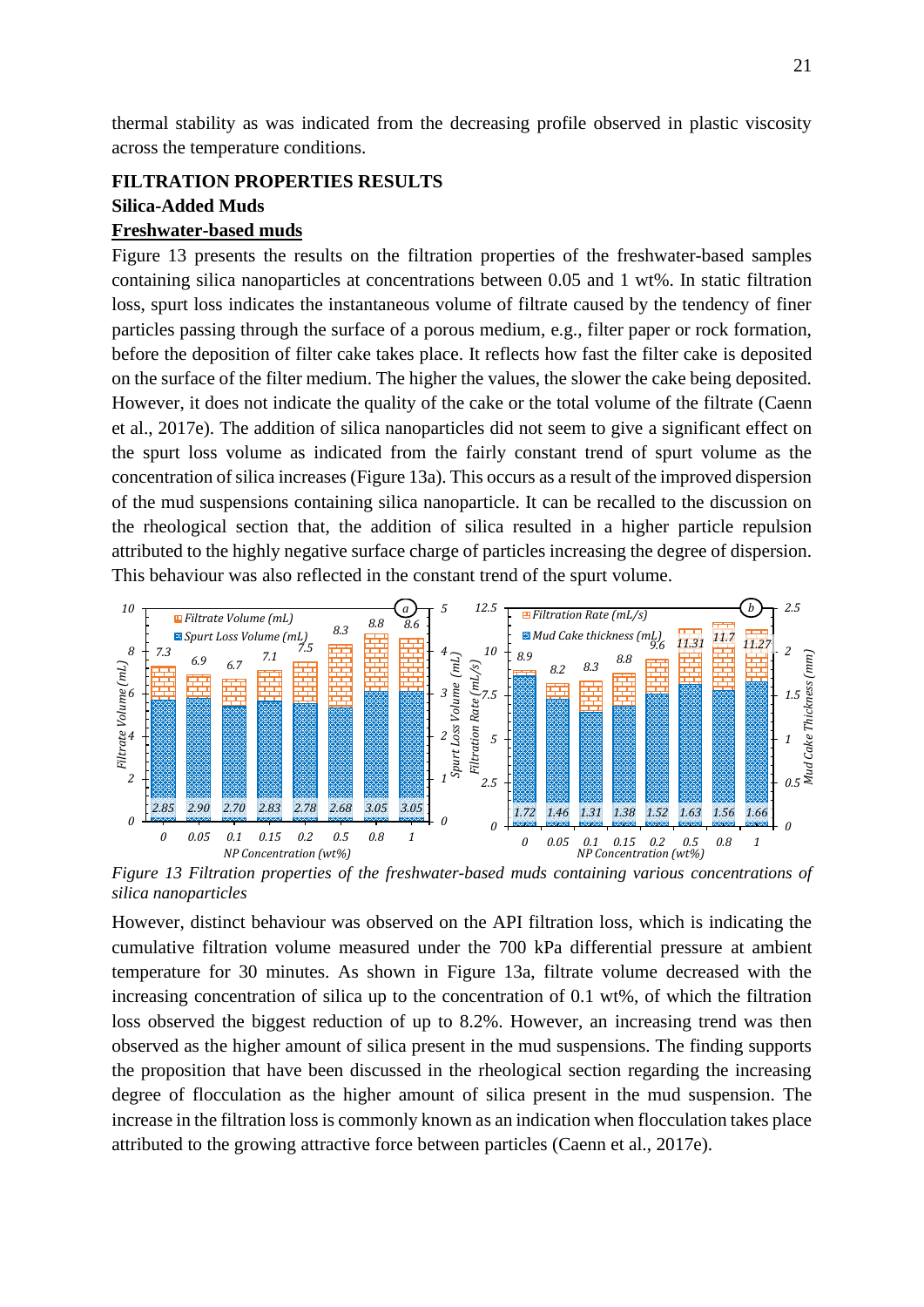Results on the filter cake thickness and filtration rate are presented in Figure 13b. As was experienced from the filtration volume results, reductions in the filter cake thickness were observed from the low concentrations of silica nanoparticle up to the concentration of 0.1 wt%, beyond which mud samples started to produce thicker filter cakes. As shown, the sample containing 0.1wt% produced the thinnest filter cake that corresponds to a 24% reduction from the base sample. The results on the filter cake thickness indicated a proportional trend with the filtration loss volume presented earlier. Bo et al., 1965 suggested that the thickness of filter cakes is more affected by the size and distribution of solid particles within the mud suspension, as both factors directly control the porosity, and eventually the permeability of the cake. They concluded from their results that the lower porosities were achieved from the muds containing a higher variation of particle sizes (Bo et al., 1965). The types of solid particles present in the mud suspension also contributed to the extent of cake permeability. Aggregates of particles often coexist with the higher degree of flocculation attributed to the increase of interparticle attractive forces, resulting in a stronger structure of solid particles that is more difficult to be compacted disrupting the pore bridging process (Caenn et al., 2017e). As explained earlier, particle interactions within the mud suspensions containing silica were more governed by the more dominant repulsive force rather than attraction. This, therefore, resulted in the more deflocculated suspension, thus reflected from the reduction in the filter cake thickness. As the thinner and more compacted filter cakes are built, the lower filtration rates can then be achieved. As shown in Figure 13b, the reduction in the filtration rate, especially observed from samples containing low concentrations of silica  $(<0.2 \text{ wt\%})$  was also a result from the lower degree of flocculation of the silica mud suspensions. Muds containing 0.05 and 0.1 wt% of silica demonstrated the lowest filtration rate correspond to the reductions of up to 8.2% and 6.9%, respectively, from the base sample. A low rate of filtration is obtained from the bridging process that is adequately plugged the pores of the filter medium. It is also an indication of low permeability filter cakes deposited on the surface of the filter medium (Caenn et al., 2017e).

The findings regarding the role of silica nanoparticles that acts as a deflocculating agent when added into the freshwater-based drilling muds were also observed from past studies. Medhi et al., 2020, observed significant reductions in the filtration volume from the addition of 0.5 and 0.8 wt% of silica nanoparticle with a diameter range of  $22 - 48$  nm. As presented in Figure 14, the samples indicated reductions of up to 24% and 33%, respectively, before showing an increase of 8.7% from the sample containing 1 wt% of silica. This observation occurred when they added silica into muds containing bentonite, barite, and polyanionic cellulose. Their results confirm the highly deflocculated mud suspension with the presence of a small amount of silica (<1 wt%) (Medhi et al., 2020).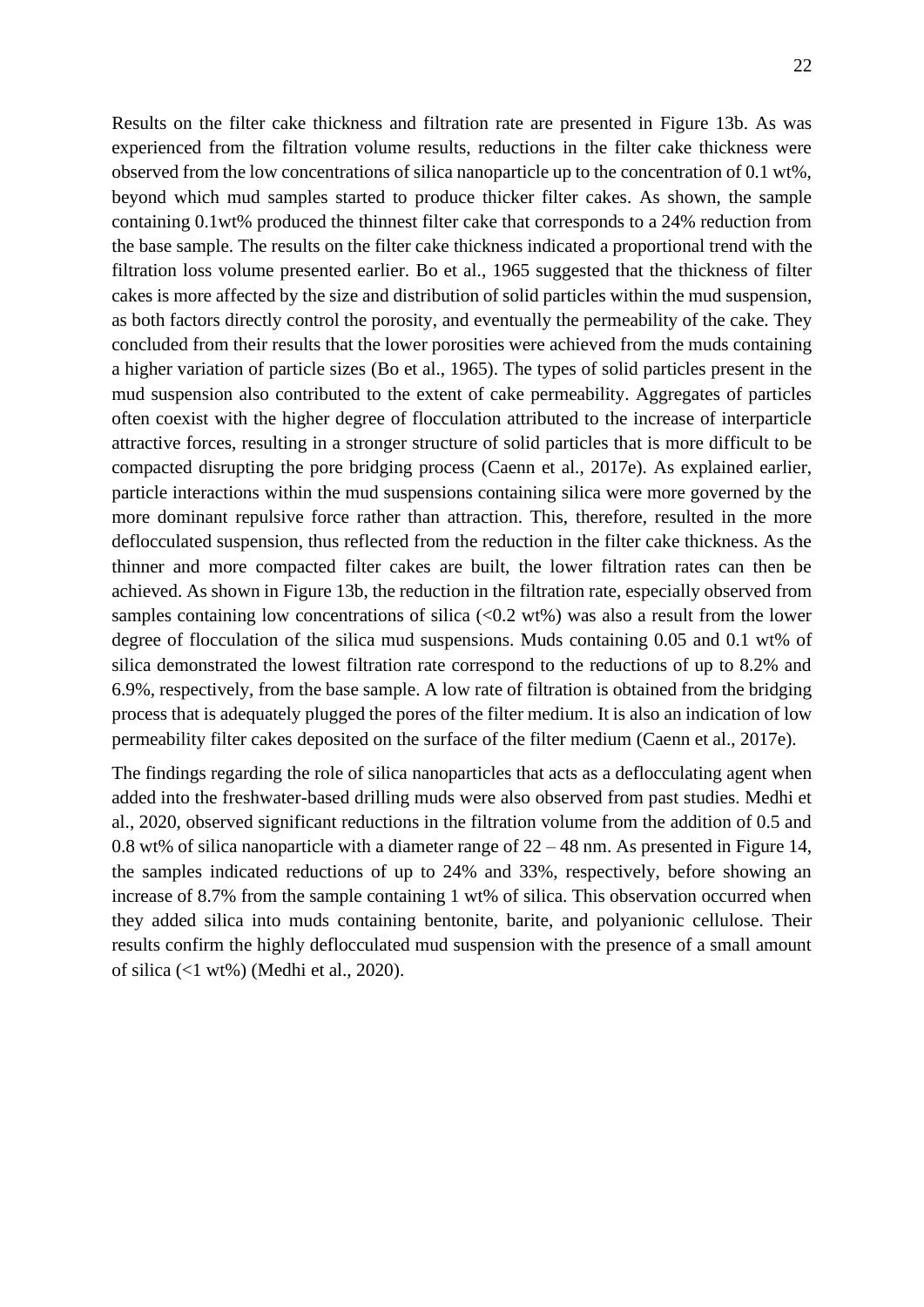

*Figure 14 Alterations on the filtrate loss volume of the freshwater-based muds containing various concentrations of silica nanoparticle from the current and past studies (Kök and Bal, 2019; Medhi et al., 2020; Minakov et al., 2019)*

Meanwhile, Minakov et al., 2019 also observed this typical trend from the addition of silica nanoparticle into a bentonite mud. The base sample was prepared by mixing bentonite in distilled water and aluminium nitride as a bridging agent. Silica nanoparticles were added at concentrations between 0.25 and 4 wt%, with a particle diameter of 5 nm. As also indicated in Figure 14, their results demonstrated significant reductions of up to 38% observed from the sample containing 1 wt% of silica, before indicating an increasing trend as the amount of silica increased. Another similar finding was experienced by Kök et al., 2019 when they conducted an experiment adding 0.5 wt% of silica with an average diameter of  $15 - 20$  nm. The base sample was prepared from mixing of distilled water, bentonite, carboxymethyl cellulose, and chrome-free lignosulfonate. The result indicated an increase of 12% in the filtrate volume, an alteration extent that was almost to what was observed from the current study.

#### **Saltwater-based muds**

Figure 15 presents the results on the filtration properties of the saltwater-based muds containing silica nanoparticles. As it was observed from the freshwater-based muds, the results on the spurt volume showed a fairly constant value up to a silica concentration of 0.2 wt%, beyond which a gradual increase started to show as the more amount of silica present in the muds (Figure 15a). This is caused by the growing trend of flocculation and aggregation at higher concentrations of nanoparticles attributed to the increase of interparticle attractive forces. Consequently, particles are more difficult to bridge the filter pores leaving an adequate and compacted filter cake more slowly to be deposited, hence resulting in higher spurt losses. Meanwhile, the cumulative filtrate loss volume indicated slight reductions of up to 11% observed from the sample containing 0.1wt% of silica, above which concentration, filtrate volume indicated an increasing trend with final 92% increase was observed at silica concentration of 1 wt%. The similar trend continued to be observed on the filter cake thickness and filtration rate, as shown in Figure 15b. The most significant reduction in the filter cake was observed from the sample of 0.1 wt% silica with a thickness of 0.98 mm corresponding to a 12.5% reduction. Meanwhile, the sample containing 0.05 wt% of silica observed the lowest filtration rate of 11.8 mL/s corresponding to an 11.2% reduction.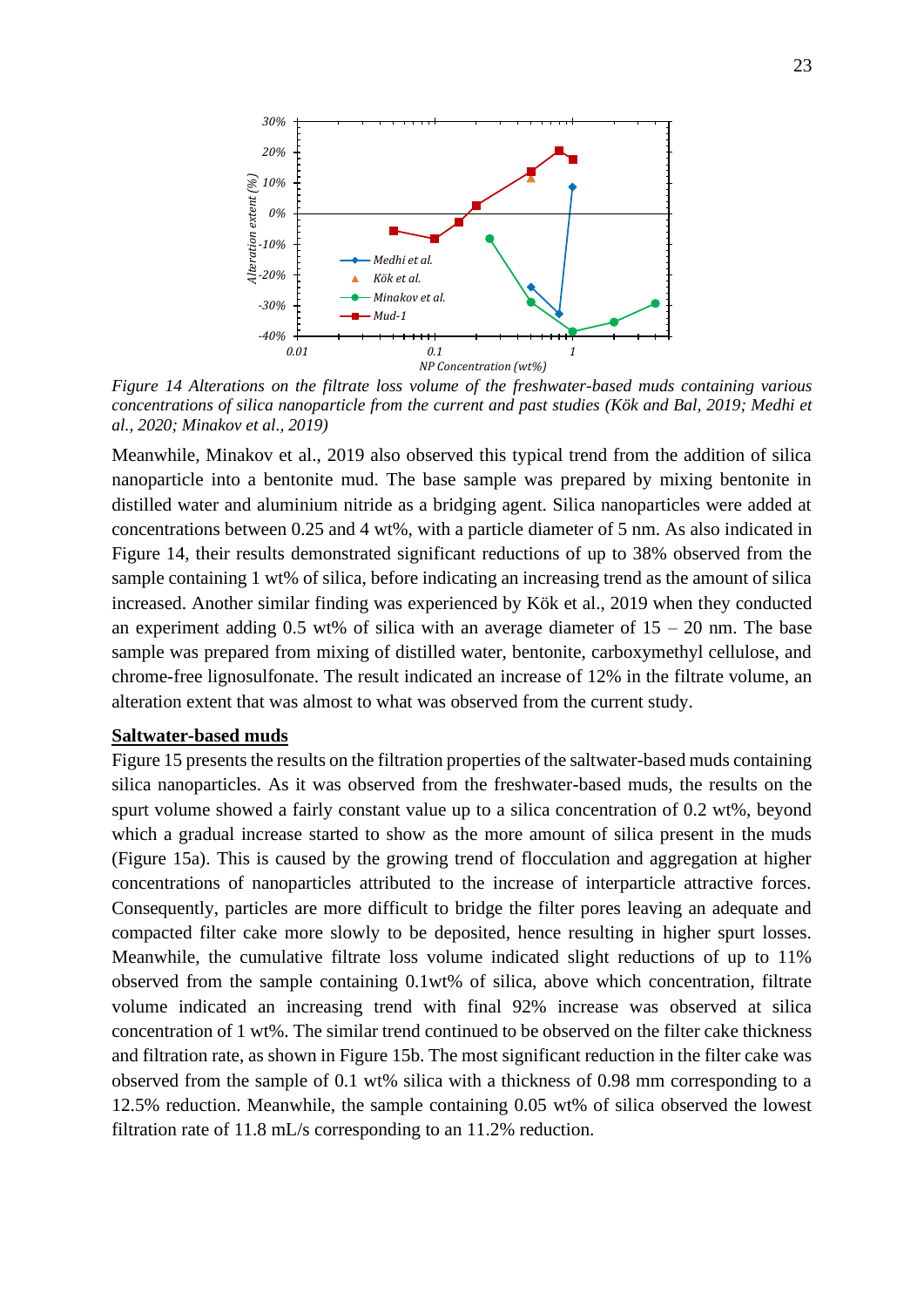

*Figure 15 Filtration properties of the saltwater-based muds containing various concentrations of silica nanoparticles*

As discussed earlier, the presence of salt ions promotes an even higher degree of flocculation than that of the freshwater-based system, by shrinking the double layer of particles that causes higher attractive forces. Salt ions also reduces the swelling capacity of the clay minerals by disrupting the hydrogen bonding of water molecules on the clay basal surface layers, increasing the tendency of clay platelets to aggregate, hence, resulting in poor filtration properties. However, the low filtration properties observed from samples containing lower concentrations of silica might be due to the smaller size of the created aggregates. The higher the concentration of nanoparticle, the bigger the aggregates that would be formed (Wang et al., 2012). Bigger aggregates normally have a stronger structure that makes them more difficult to be compacted creating more loose filter cake deposit with high permeability. Hence, resulting in poorer filtration properties. As shown in Figure 15b, the sample containing 1wt% of silica produced a filter cake up to 2.6 mm thick, more than 132% increase from the base sample, whilst the filtration rate demonstrated an 87% increase at 24.8 mL/s. These high extents of filtration properties indicted a poor bridging of particles producing less compacted and more permeable filter cake, resulting in an excessive volume of filtrate passing through the filter medium.

One of the past studies investigating the filtration properties of the salt-based muds was conducted by Medhi et al., 2020. In their experiments, they also added silica nanoparticles to the polymer-salt-based muds as well as in the freshwater-based system as discussed in the earlier section of this chapter. The polymer-salt-based muds were prepared without using clay materials, instead, they used a mixed variety of polymers which consisted of partially hydrolysed polyacrylamide, polyanionic cellulose, xanthan gum, and polyamine. The base sample also contained soda ash, sodium chloride, and biocide. Silica was added at concentrations of 0.5, 0.8, and 1 wt%. As presented in Figure 16, filtrate volumes were reduced with the presence of silica nanoparticles, with the final sample containing 1wt% of silica indicated a reduction of up to 69%. The reduction was observed due to the increase in the degree of dispersion of the mud suspension from the presence of the highly negatively charged silica particles.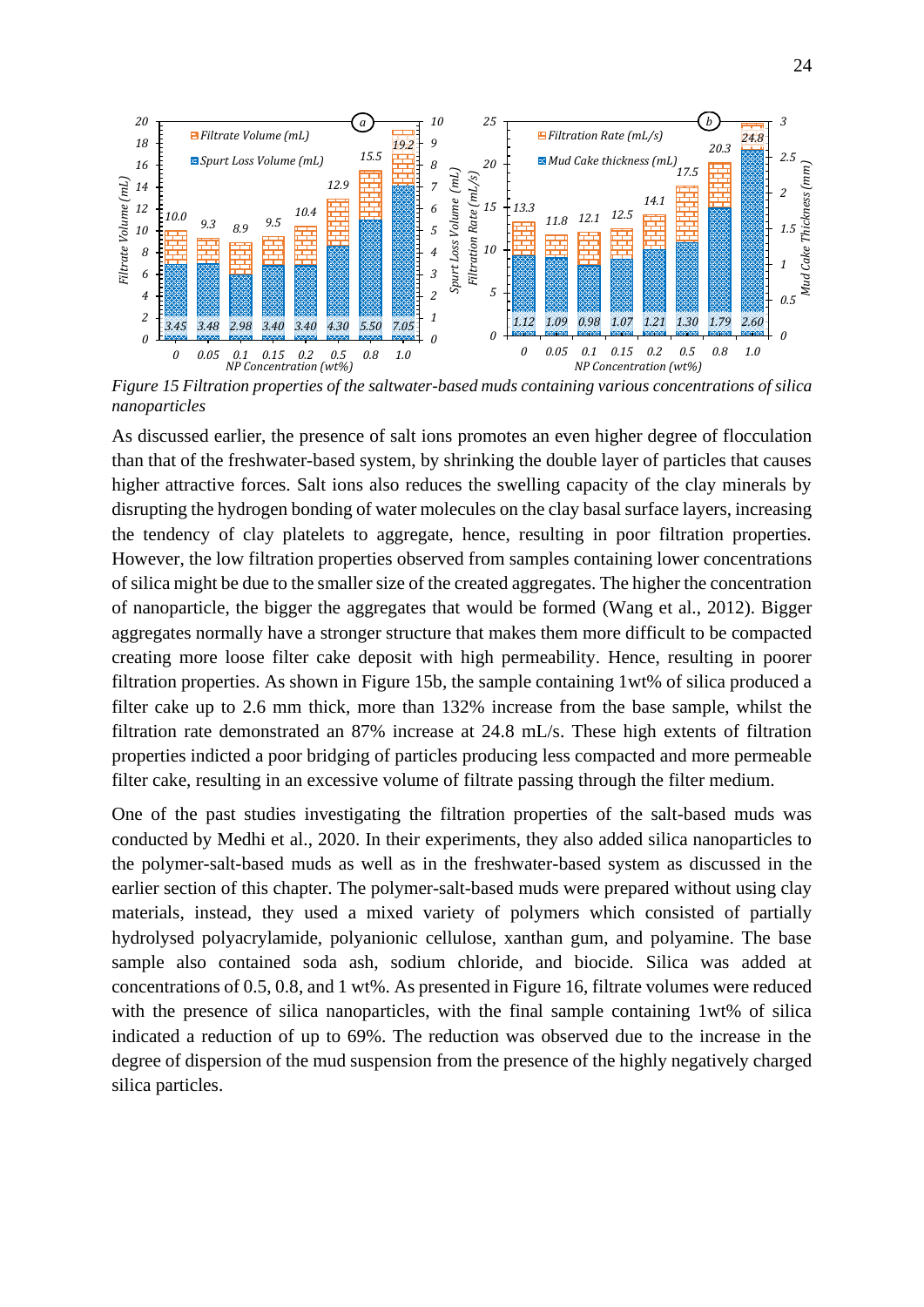

*Figure 16 Alterations on the filtrate loss volume of the saltwater-based muds containing various concentrations of silica nanoparticle from Medhi et al., 2020 and the current study*

In the bentonite-based muds, polymers are normally added to increase rheological properties of muds attributed to their ability to bridge and crosslink clay minerals with other solid particles within the mud suspension. However, in the absence of clay materials, mud rheology completely depends on the gelation capacity of the high molecular chains of the polymers, which might be disrupted by the addition of particle with a high negative surface charge like silica (El Karsani et al., 2014; Jia et al., 2016). Consequently, stronger interparticle repulsion was obtained increasing the degree of dispersion, which resulted in the reduction in the filtration properties of the muds.

## **Alumina-Added Muds**

#### **Freshwater-based muds**

Results on the filtration properties of the freshwater-based muds containing alumina nanoparticles are presented in Figure 17. As shown Figure 17a, significant rises in spurt loss were observed as the concentration of alumina increases, with big increases of 107% and 212% were obtained from the samples containing 0.05 and 0.2 wt%, respectively. A similar behaviour was also indicated from the results on the total filtration loss volume, which showed rapid increases with the increasing concentration of alumina. Increases of 30% and 114% were observed from the samples containing 0.05 and 0.2 wt% of alumina nanoparticles. Again, the high degree of flocculation was behind this considerable increase in the filtrate volume. As it was discussed in the rheological section, the attractive force is more dominant in the dispersion of alumina attributed to the lower electrostatic charge of particle than the silica dispersion, increasing the tendency of particles to creates aggregates which prevent them from properly bridge the pores and quickly build an adequate filter cake. This was also confirmed from the results on the filter cake thickness presented in Figure 17b. As shown, thicker filter cakes were obtained with the addition of alumina into the mud formulation. Filter cake with 3.15 mm thickness was observed at sample containing 0.2 wt% of alumina corresponding to an 82.5% increase from the base sample. moreover, the sample also showed a high rate of filtration up to 13.7 ml/s or a 53.4% increase than that of the base sample.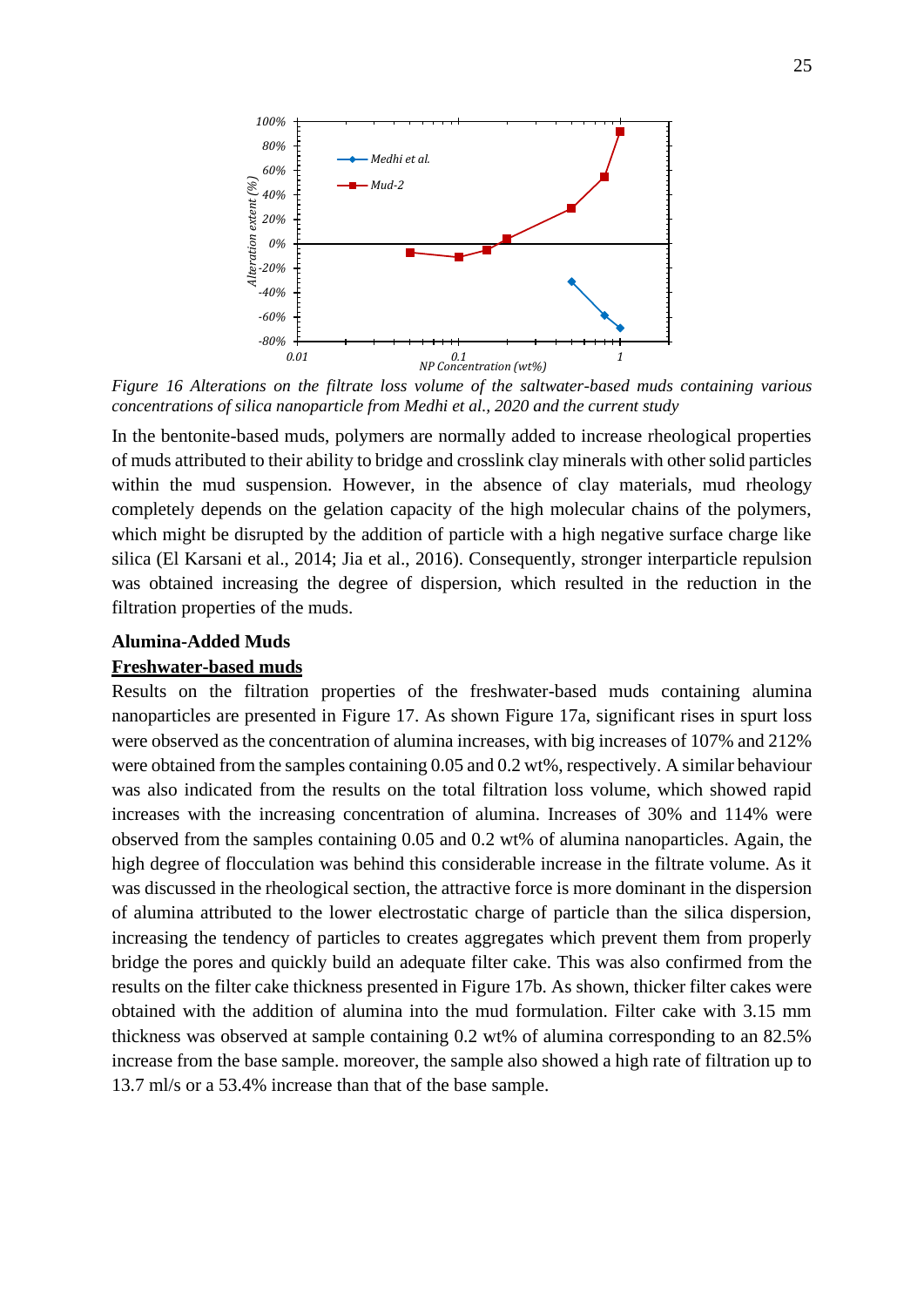

*Figure 17 Filtration properties of the freshwater-based muds containing various concentrations of alumina nanoparticles* 

#### **Saltwater-based muds**

Results on the filtration properties of the saltwater-based muds containing alumina nanoparticles are presented in Figure 18. The spurt and total filtrate volumes demonstrated significant increases of 46% and 17%, respectively, from the addition of 0.05wt% of alumina nanoparticle. A more moderate increase was then observed on both properties as the concentration of alumina increases, with final rises of 74% and 39% in the spurt and total filtrate, respectively, were obtained from the sample containing 0.2 wt% of alumina nanoparticles, as shown in Figure 18a. Moreover, results on the filter cake thickness also indicated a relatively small effect over the concentration of alumina nanoparticle, as shown in Figure 18b, with the thickness of cakes between 1.39 and 1.64 mm were observed from samples at alumina concentrations between 0.05 and 0.2 wt%. So was with the results on the rate of filtration, as the samples observed fairly similar magnitudes across the entire concentrations of alumina nanoparticles.



*Figure 18 Results of the spurt loss and API filtrate volumes the saltwater-based muds containing various concentrations of alumina nanoparticle* 

The little effect on the filtration properties from the presence of alumina in saltwater-based system can be explained based on the association states of clay platelets illustrated in Figure 19. Clay materials such as bentonite, have their platelets stacked in face-to-face association in their dry state or when in reaction with moisture or water without any agitation or shearing applied to them, creating a structure that looks like a deck of cards, this state is termed as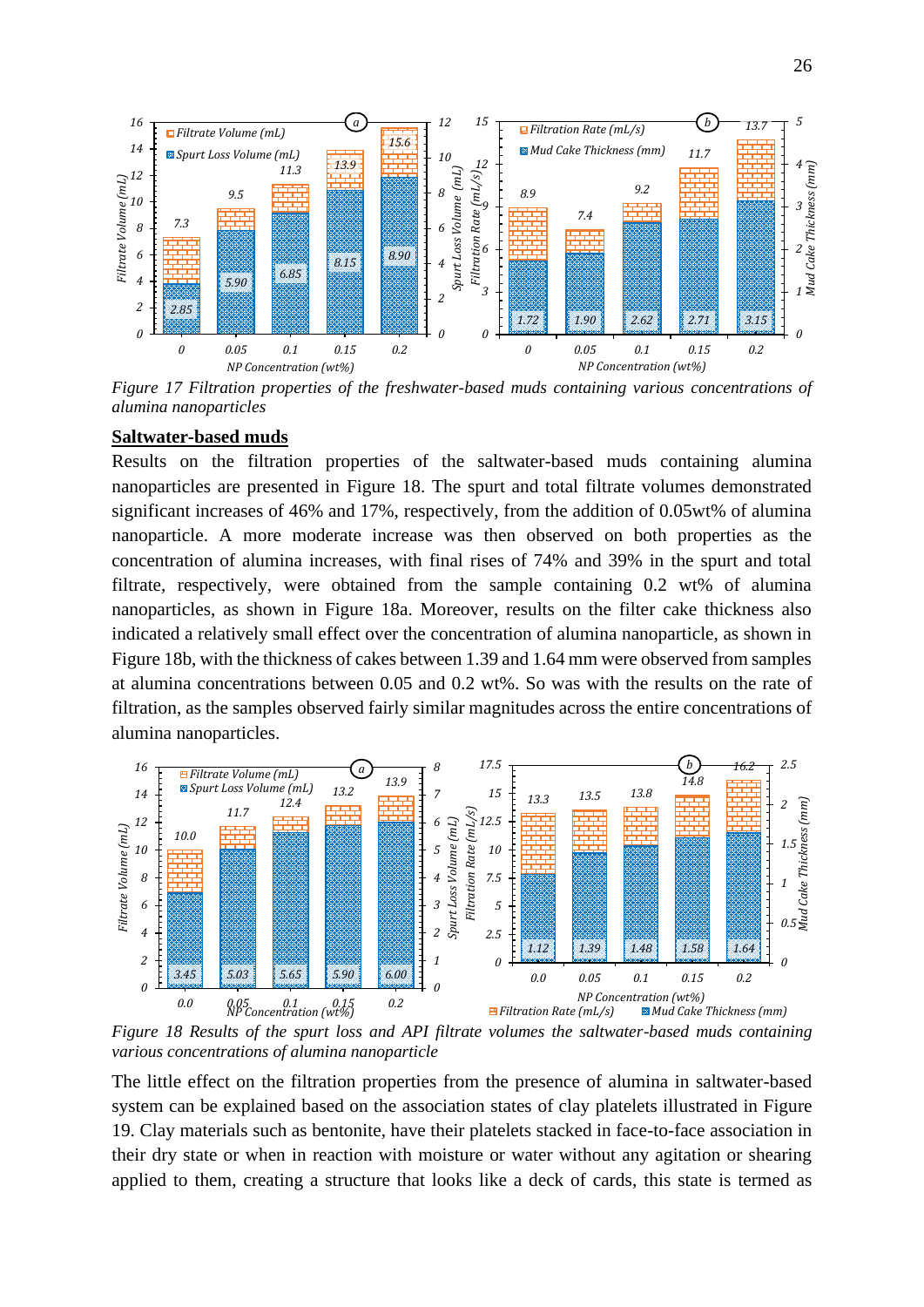aggregation. When high shear rates are applied, the hydrated and swollen packets will be broken apart into their individual platelets, disorientated and evenly distributed within the suspension, which then termed as dispersion. This state will be retained or improved as long as the shearing force continues. Meanwhile, when the shearing force is stopped, the suspension of clay platelets will be slowly attracted to each other creating an edge-to-edge or edge-to-face associations or combination of both resulting in a structure similar to a house of cards. This term is called flocculation. A chemical thinner (deflocculating agent) is sometimes added to neutralise the positive edge charges on clay platelets and the suspension is now in the deflocculated state. When strong electrolytes are present in the clay suspension, the cations will be adsorbed on to the clay surface and shrinking the hydration bond with water molecules promoting a higher degree of flocculation or even creates stronger aggregates when water is completely displaced from the interlayer surfaces of clay platelets (Caenn et al., 2017c; Garrison, 1939; Garrison and Ten Brink, 1940).

In the freshwater system, the base sample was in a less flocculated state resulted in the lower and more controllable filtrations as observed from the results presented Figure 17. As the concentration of alumina increases, alumina particles were drawn on to the edge surface of the clay platelets (Mui et al., 2016), forming the *house of card* structure and increasing the flocculation rate of the mud suspension. Thus, the rapid increase in the filtrations was then observed with the increasing amount of alumina nanoparticles existed in the mud suspension. On the other hand, in the saltwater-based system, the base sample was already in a higher flocculated state due to the presence of salt ions compressing the hydration layer of the clay mineral. Aggregates might also have formed indicated from the higher extents of the overall filtration properties of the base sample shown in Figure 18. The addition of alumina particles causes an increase in the filtration properties, but at smaller extents than those of the freshwaterbased muds. For instance, only 39% increase in the filtrate volume was observed from saltwater mud with 0.2 wt% of alumina, compared to 114% increase observed from freshwater mud containing the same concentration of alumina. This was simply due to the reduced number of clay surfaces available for particle interaction. Besides, the amount of the readily available cations was also reduced due to the high adsorption capacity of clay basal surfaces, resulting in a less significant increase of flocculation from the presence of alumina particles.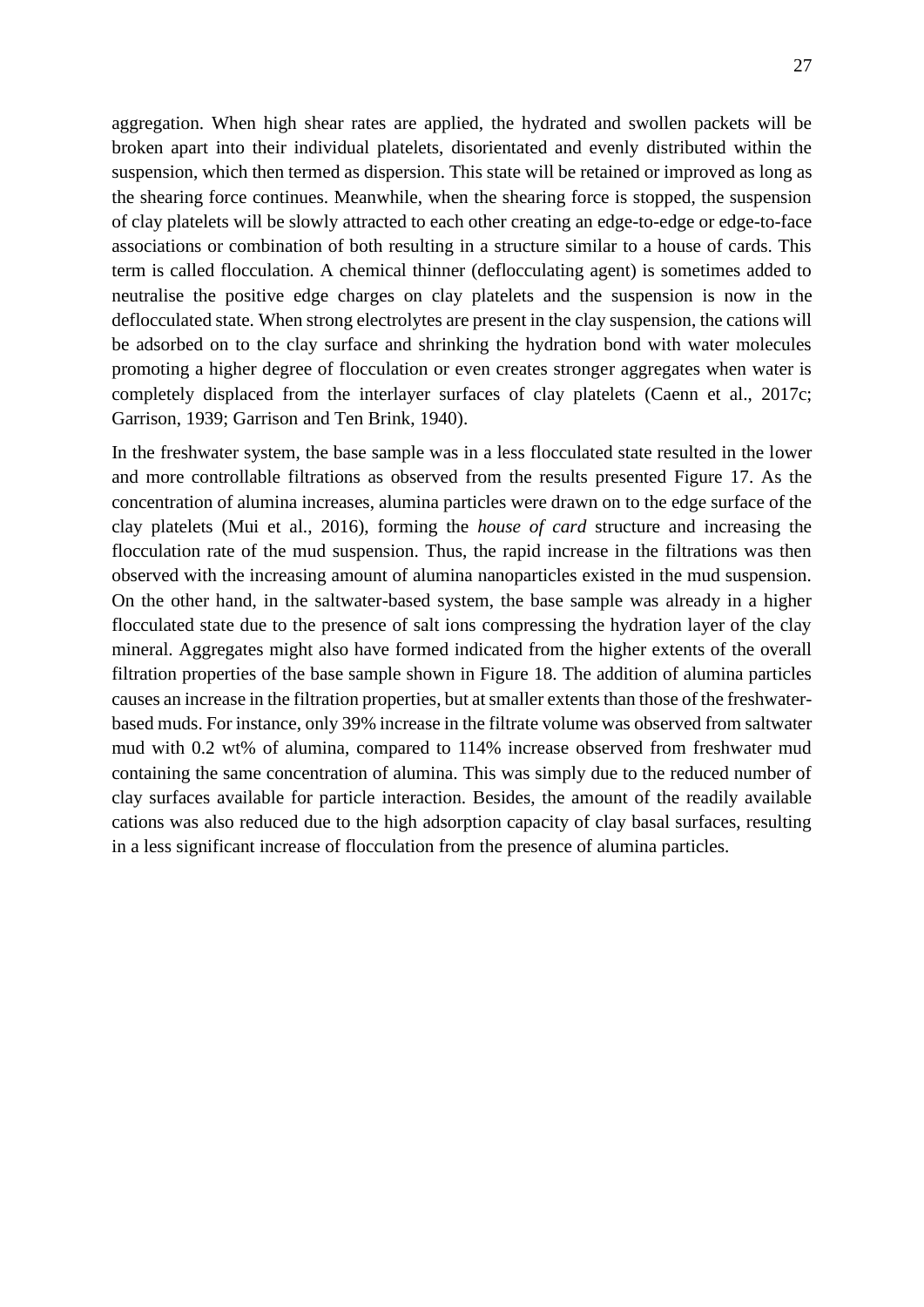

*Figure 19 Oversimplified illustration on the types of platelets associations (redrawn from Bourgoyne, 1991)*

## **SUMMARIES OF RESULTS**

The results of the rheological and filtration properties evaluations of the aqueous-based drilling muds containing silica and alumina nanoparticles are summarised in the following tables.

| <b>Mud System</b>        | <b>Silica Nanoparticles</b>                                                                                                                                                                                                                                                                                                | <b>Alumina Nanoparticles</b>                                                                                                                                                                      |  |
|--------------------------|----------------------------------------------------------------------------------------------------------------------------------------------------------------------------------------------------------------------------------------------------------------------------------------------------------------------------|---------------------------------------------------------------------------------------------------------------------------------------------------------------------------------------------------|--|
| Freshwater-<br>based mud | with<br>PV decreases steadily<br>increasing concentration<br>YP decreases gradually up to<br>$\overline{\phantom{a}}$<br>concentration of $0.8$ wt%, then<br>slightly increases<br>GSs drop rapidly at concentration of<br>$\overline{\phantom{a}}$<br>$0.05$ wt% then increases steadily<br>with increasing concentration | - PV and YP increase significantly with<br>increasing concentration<br>GSs increase slightly with increasing<br>concentration                                                                     |  |
| Saltwater-<br>based mud  | PV decreases slightly up to<br>$\overline{\phantom{a}}$<br>concentration of 0.2 $wt\%$ then<br>increases slowly as concentration<br>increases<br>YP and GSs increase gradually with<br>-<br>increasing concentration                                                                                                       | - PV decreases slightly<br>$\mu$<br>to<br>concentration of $0.1$ wt% then<br>increased steadily with increasing<br>concentration<br>YP and GSs increase steadily with<br>increasing concentration |  |

*Table 8 Summary of the rheological properties results*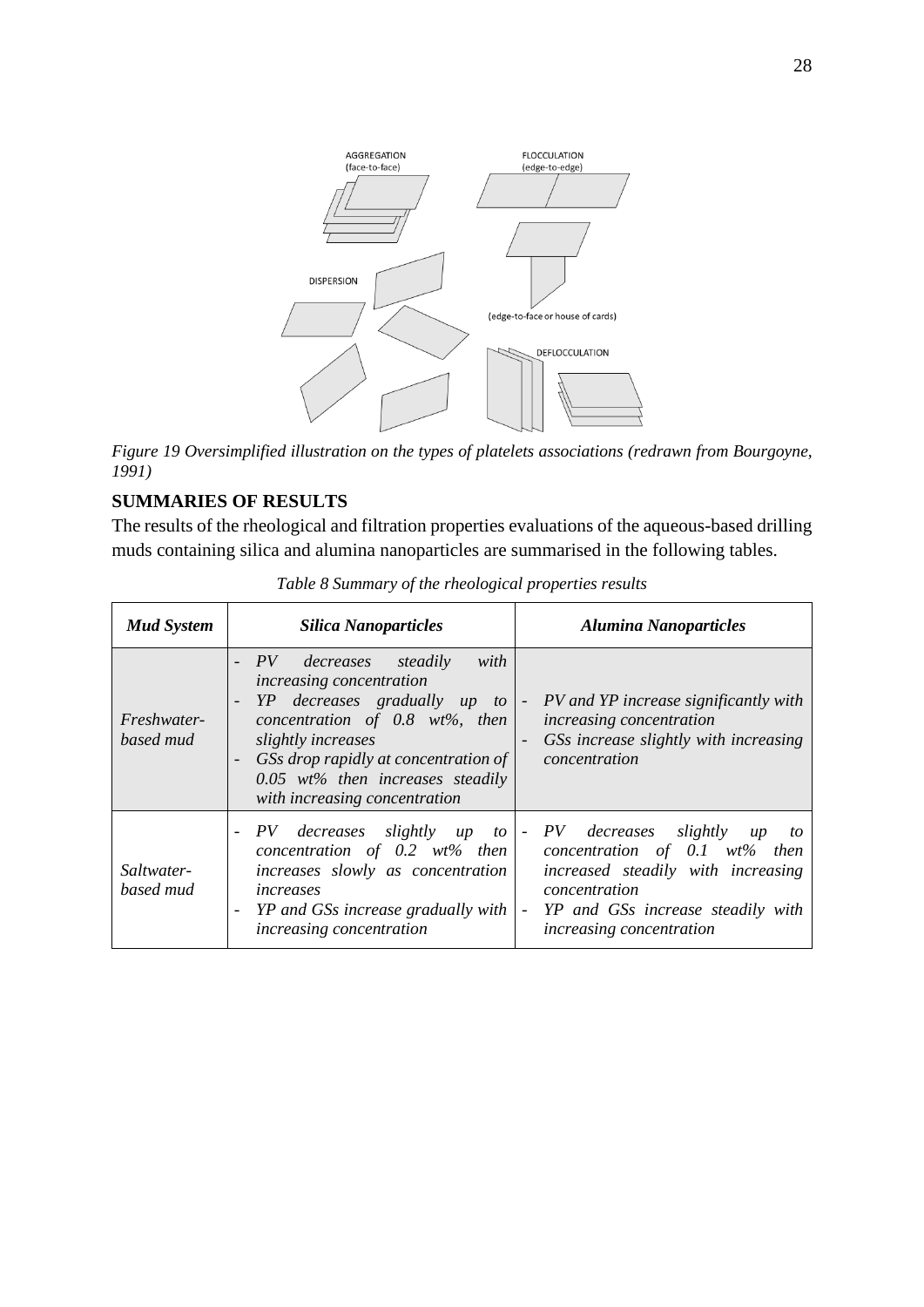| <b>Mud System</b>        | <b>Silica Nanoparticles</b>                                                                                                                                                                                                                                                                                                                                                                                                                                                                               | <b>Alumina Nanoparticles</b>                                                                                                                                                                                        |  |  |
|--------------------------|-----------------------------------------------------------------------------------------------------------------------------------------------------------------------------------------------------------------------------------------------------------------------------------------------------------------------------------------------------------------------------------------------------------------------------------------------------------------------------------------------------------|---------------------------------------------------------------------------------------------------------------------------------------------------------------------------------------------------------------------|--|--|
| Freshwater-<br>based mud | Spurt loss volume remains relatively stable<br>with increasing concentration<br>Filtrate volume and mud cake thickness<br>$\overline{a}$<br>decrease slightly up to concentration of $0.1$<br>$wt\%$ then increase gradually with<br>increasing concentration<br>Rate of filtration decreases slightly at<br>$\overline{\phantom{m}}$<br>concentration of 0.05 $wt\%$ then increased<br>steadily with increasing concentration                                                                            | Spurt loss volume and total<br>volume<br>filtrate<br>increase<br>significantly with increasing<br>concentration<br>Mud cake thickness and rate of<br>filtration increase gradually<br>with increasing concentration |  |  |
| Saltwater-<br>based mud  | Spurt loss volume remains relatively stable<br>$\overline{\phantom{a}}$<br>up to concentration of $0.2 \text{ wt\%}$ then<br>increases with increasing concentration<br>Filtrate volume and mud cake thickness<br>$\overline{\phantom{a}}$<br>decrease slightly up to concentration of $0.1$<br>wt% then increase significantly with<br>increasing concentration<br>Rate of filtration decreases slightly at<br>concentration of $0.05$ wt% then increased<br>significantly with increasing concentration | filtration properties<br>Overall<br>increase gradually with increasing<br>concentration                                                                                                                             |  |  |

*Table 9 Summary of the filtration properties results*

### **CONCLUSIONS AND RECOMMENDATIONS**

This research aimed to investigate and design a more environmentally friendly drilling mud in the aqueous-based system with the addition of silica and alumina nanoparticles to generate a more thermally stable behaviour both at low and high temperature conditions. Silica and alumina nanoparticles at various mass concentrations were added in the preparation of the freshwater and saltwater-based drilling muds. After analysing the rheological and filtration properties results, several conclusions can be drawn as follows.

- The addition of silica and alumina nanoparticles showed an enhancement on the thermal stability indicated from the more constant rheological properties across the temperatures of 0 - 80°C as compared to those of the Base sample. Nanoparticle concentration of 0.1 wt% of both silica and alumina exhibited the most optimised characteristics in both freshwater and saltwater-based systems.
- The silica nanoparticle concentration of 0.1 wt% also exhibited the lowest filtration properties both in the freshwater and saltwater-based mud systems indicating reductions of 8.2% and 11% in the filtration loss volume, respectively, attributed to the better dispersion of particles in the mud suspension, hence lowering the degree of flocculation. On the other hand, mud samples containing alumina nanoparticles indicated an increasing trend on the filtration properties with the increasing nanoparticle concentration caused by the higher degree of flocculation attributed to the stronger interparticle attractive force.

This research has covered some part of the extensive investigations required for any alternative additives in drilling muds. Therefore, some recommendations for further research include: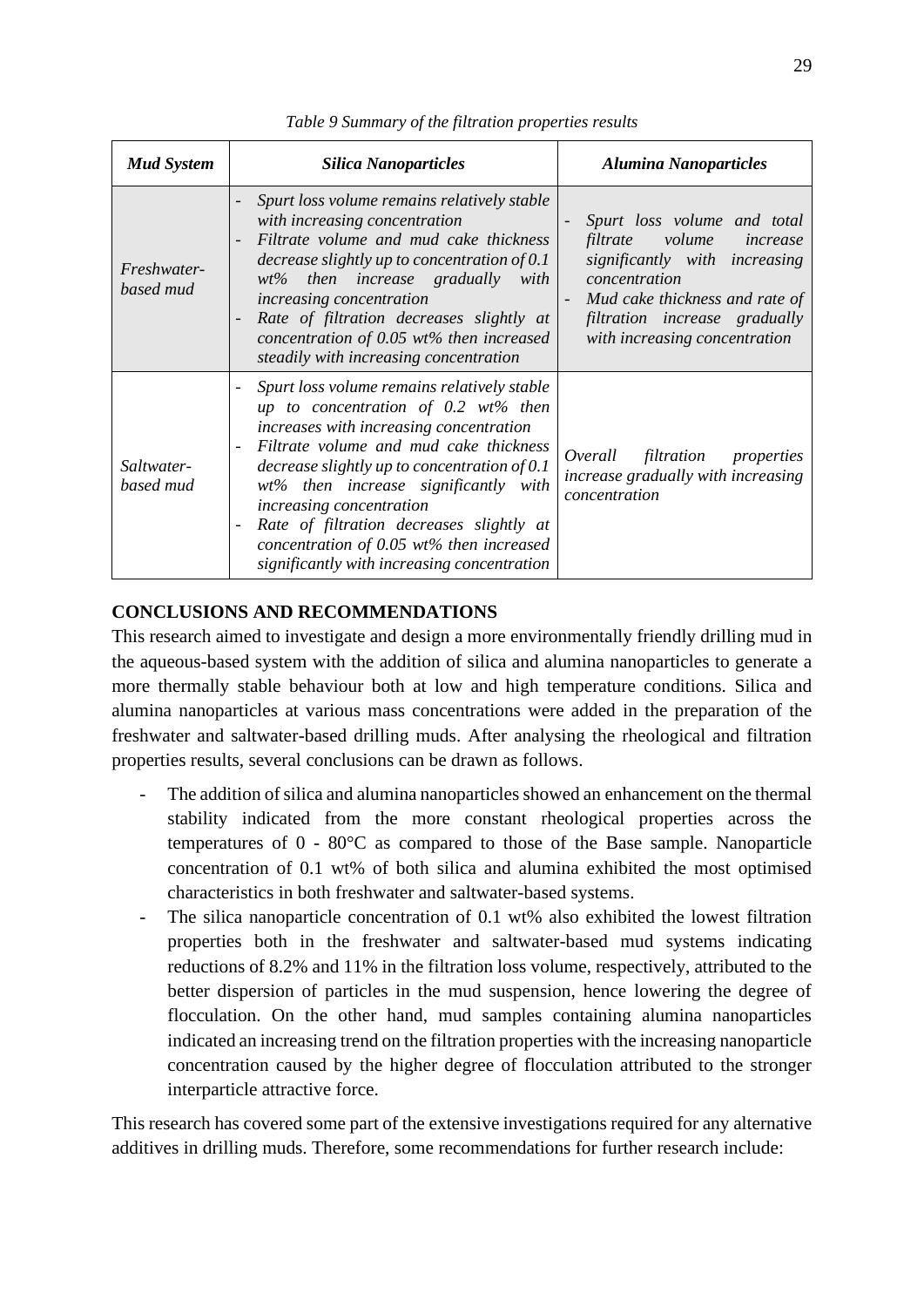- Rheological and filtration properties investigations using apparatus that can accommodate more complex conditions, e.g., low temperature and high pressure, high temperature and high pressure, for more complex compositions of drilling muds
- Investigations on the fluid dynamics and convective heat transfers of drilling muds especially to understand how the heat released from mud circulation affects surrounding Arctic environments

#### **ACKNOWLEDGEMENT**

The authors would like to express a sincere gratitude to the Ministry of Finance of the Republic of Indonesia for the financial support through its Endowment Fund Scheme to this research project.

#### **NOMENCLATURES**

| $\mu_B$        | Bingham plastic viscosity or PV (mPa.s) |
|----------------|-----------------------------------------|
| $\tau_{\rm v}$ | Bingham yield point or YP (Pa)          |
| AP             | Pressure drop (kPa)                     |
| $\rho$         | Density ( $kg/m^3$ )                    |
| Abbreviations  |                                         |
| <b>ECD</b>     | Equivalent circulating density (ppg)    |
| <i>GS</i>      | Gel strength (Pa)                       |
| PV             | Bingham plastic viscosity (mPa.s)       |
| YP             | Bingham yield point (Pa)                |
| API            | American Petroleum Institute            |
| <b>HPHT</b>    | High pressure -high temperature         |
| NP             | <b>Nanoparticles</b>                    |
| ppg            | lbm/gal                                 |
| ppb            | lbm/bbl                                 |
| psi            | Pounds per square inch                  |

#### **REFERENCES**

- Abdo, J., 2014. Nano-attapulgite for improved tribological properties of drilling fluids. Surf. Interface Anal. 46, 882–887. doi:10.1002/sia.5472
- Abdo, J., Al-Sharji, H., Hassan, E., 2016. Effects of nano-sepiolite on rheological properties and filtration loss of water-based drilling fluids. Surf. Interface Anal. doi:10.1002/sia.5997
- Abdo, J., Haneef, M.D., 2013. Clay nanoparticles modified drilling fluids for drilling of deep hydrocarbon wells. Appl. Clay Sci. 86, 76–82. doi:10.1016/j.clay.2013.10.017
- Abdo, J., Haneef, M.D., 2012. Nano-enhanced drilling fluids: Pioneering approach to overcome uncompromising drilling problems. J. Energy Resour. Technol. Trans. ASME 134. doi:10.1115/1.4005244
- Abdo, J., Zaier, R., Hassan, E., Al-Sharji, H., Al-Shabibi, A., 2014. ZnO-clay nanocomposites for enhance drilling at HTHP conditions. Surf. Interface Anal. 46, 970–974. doi:10.1002/sia.5454
- Adair, J.H., Suvaci, E., Sindel, J., 2001. Surface and Colloid Chemistry, in: Buschow, K.H.J., Cahn, R.W., Flemings, M.C., Ilschner, B., Kramer, E.J., Mahajan, S., Veyssière, P. (Eds.), Encyclopedia of Materials: Science and Technology. Elsevier, Oxford, pp. 1–10. doi:https://doi.org/10.1016/B0-08-043152-6/01622-3
- Ahmed A, Sharifi Haddad A, Rafati R, Bashir A, AlSabagh AM, Aboulrous AA. Developing a Thermally Stable Ester-Based Drilling Fluid for Offshore Drilling Operations by Using Aluminum Oxide Nanorods. Sustainability. 2021; 13(6):3399.
- Barry, M.M., Jung, Y., Lee, J.-K., Phuoc, T.X., Chyu, M.K., 2015. Fluid filtration and rheological properties of nanoparticle additive and intercalated clay hybrid bentonite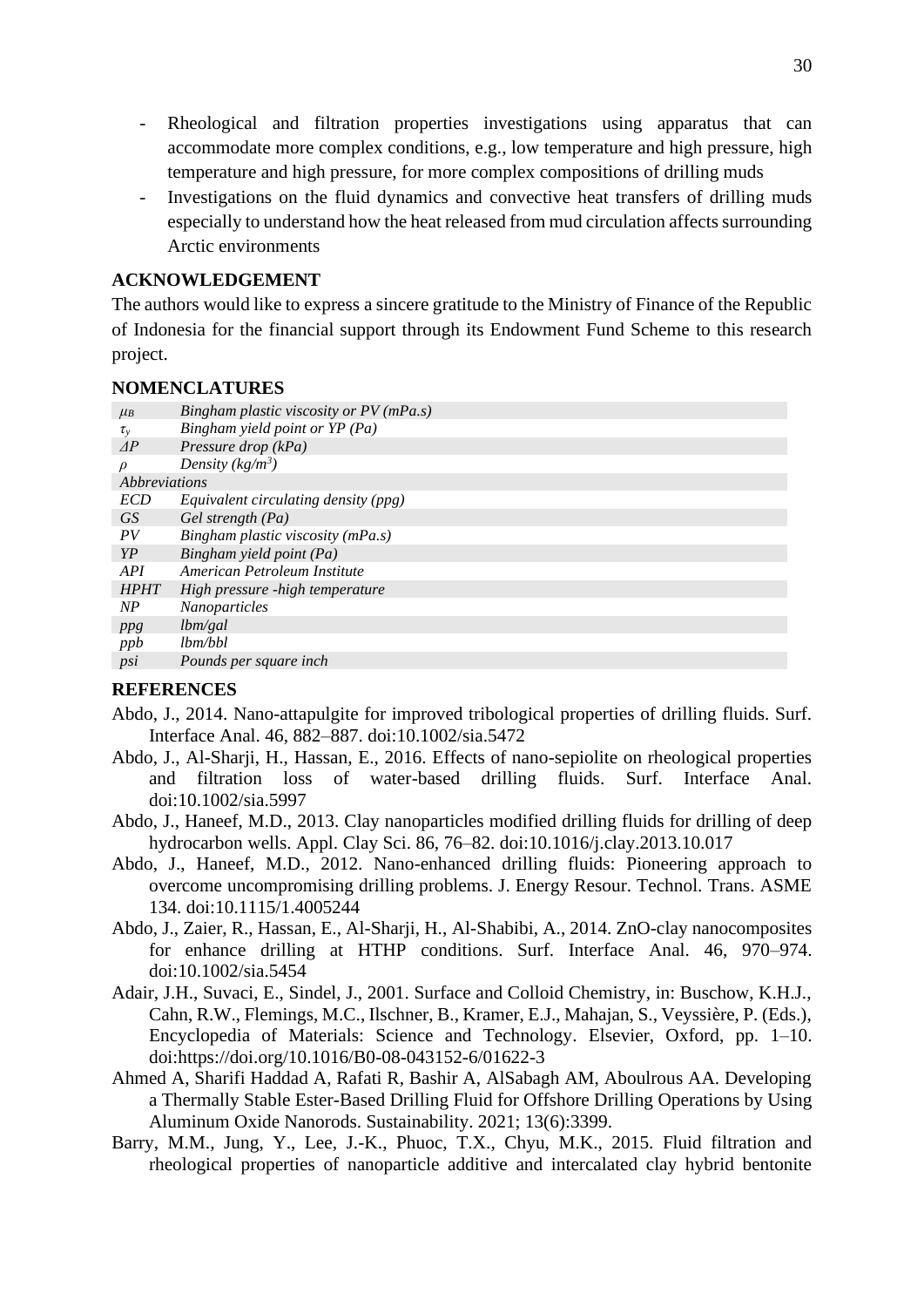drilling fluids. J. Pet. Sci. Eng. 127, 338–346. doi:http://dx.doi.org/10.1016/j.petrol.2015.01.012

- Bashir, A, Haddad, A.S, Rafati, R, Nanoparticle/polymer-enhanced alpha olefin sulfonate solution for foam generation in the presence of oil phase at high temperature conditions, Colloids and Surfaces A: Physicochemical and Engineering Aspects, Volume 582, 2019, 123875.
- Bayat<sup>a</sup>, A.E., Junin, R, Samsuri A, Piroozian A, Hokmabadi, M, Impact of Metal Oxide Nanoparticles on Enhanced Oil Recovery from Limestone Media at Several Temperatures, Energy Fuels 2014, 28, 10, 6255–6266.
- Bayat<sup>b</sup>, A.E., Shams, R., 2019. Appraising the impacts of SiO2, ZnO and TiO2 nanoparticles on rheological properties and shale inhibition of water-based drilling Muds. Colloids and Surfaces A: Physicochemical and Engineering Aspects 581, 123792 doi:10.1016/j.colsurfa.2019.123792#
- Bayat<sup>c</sup>, A.E, Moghanloo, P.J, Piroozian, A, Rafati, R, Experimental investigation of rheological and filtration properties of water-based drilling fluids in presence of various nanoparticles, Colloids and Surfaces A: Physicochemical and Engineering Aspects, Volume 555, 2018, Pages 256-263.
- Ben-Nissan, B., Choi, A.H., Cordingley, R., 2008. Alumina ceramics, in: Bioceramics and Their Clinical Applications. Elsevier Inc., pp. 223–242. doi:10.1533/9781845694227.2.223
- Bo, M., Freshwater, D., Scarlett, B., 1965. Effect of Particle-Size Distribution on Permeability of Filter Cakes. Trans. Inst. Chem. Eng.
- Bourgoyne, A.T., 1991. Applied drilling engineering. Society of Petroleum Engineers, Richardson, TX.
- Caenn, R., Darley, H.C.H., Gray, G.R., 2017a. Chapter 5 Water-Dispersible Polymers, in: Caenn, R., Darley, H.C.H., Gray, G.R. (Eds.), Composition and Properties of Drilling and Completion Fluids (Seventh Edition). Gulf Professional Publishing, Boston, pp. 135–150. doi:https://doi.org/10.1016/B978-0-12-804751-4.00005-5
- Caenn, R., Darley, H.C.H., Gray, G.R., 2017b. Chapter 6 The Rheology of Drilling Fluids, in: Caenn, R., Darley, H.C.H., Gray, G.R. (Eds.), Composition and Properties of Drilling and Completion Fluids (Seventh Edition). Gulf Professional Publishing, Boston, pp. 151– 244. doi:https://doi.org/10.1016/B978-0-12-804751-4.00006-7
- Caenn, R., Darley, H.C.H., Gray, G.R., 2017c. Chapter 4 Clay Mineralogy and the Colloid Chemistry of Drilling Fluids, in: Composition and Properties of Drilling and Completion Fluids. Gulf Professional Publishing, Boston, pp. 93–134.
- Caenn, R., Darley, H.C.H., Gray, G.R., 2017d. Chapter 10 Drilling Problems Related to Drilling Fluids, in: Caenn, R., Darley, H.C.H., Gray, G.R. (Eds.), Composition and Properties of Drilling and Completion Fluids (Seventh Edition). Gulf Professional Publishing, Boston, pp. 367–460. doi:https://doi.org/10.1016/B978-0-12-804751- 4.00010-9
- Caenn, R., Darley, H.C.H., Gray, G.R., 2017e. Chapter 7 The Filtration Properties of Drilling Fluids, in: Caenn, R., Darley, H.C.H., Gray, G.R. (Eds.), Composition and Properties of Drilling and Completion Fluids (Seventh Edition). Gulf Professional Publishing, Boston, pp. 245–283. doi:https://doi.org/10.1016/B978-0-12-804751-4.00007-9
- Çınar, S., Akinc, M., 2014. Electrostatic Stabilization of Alumina Nanopowder Suspensions. Sci. Adv. Mater. 6, 520–529. doi:10.1166/sam.2014.1773
- Davison, J.M., Clary, S., Saasen, A., Allouche, M., Bodin, D., Nguyen, V.-A., 1999. Rheology of Various Drilling Fluid Systems Under Deepwater Drilling Conditions and the Importance of Accurate Predictions of Downhole Fluid Hydraulics. doi:10.2118/56632- MS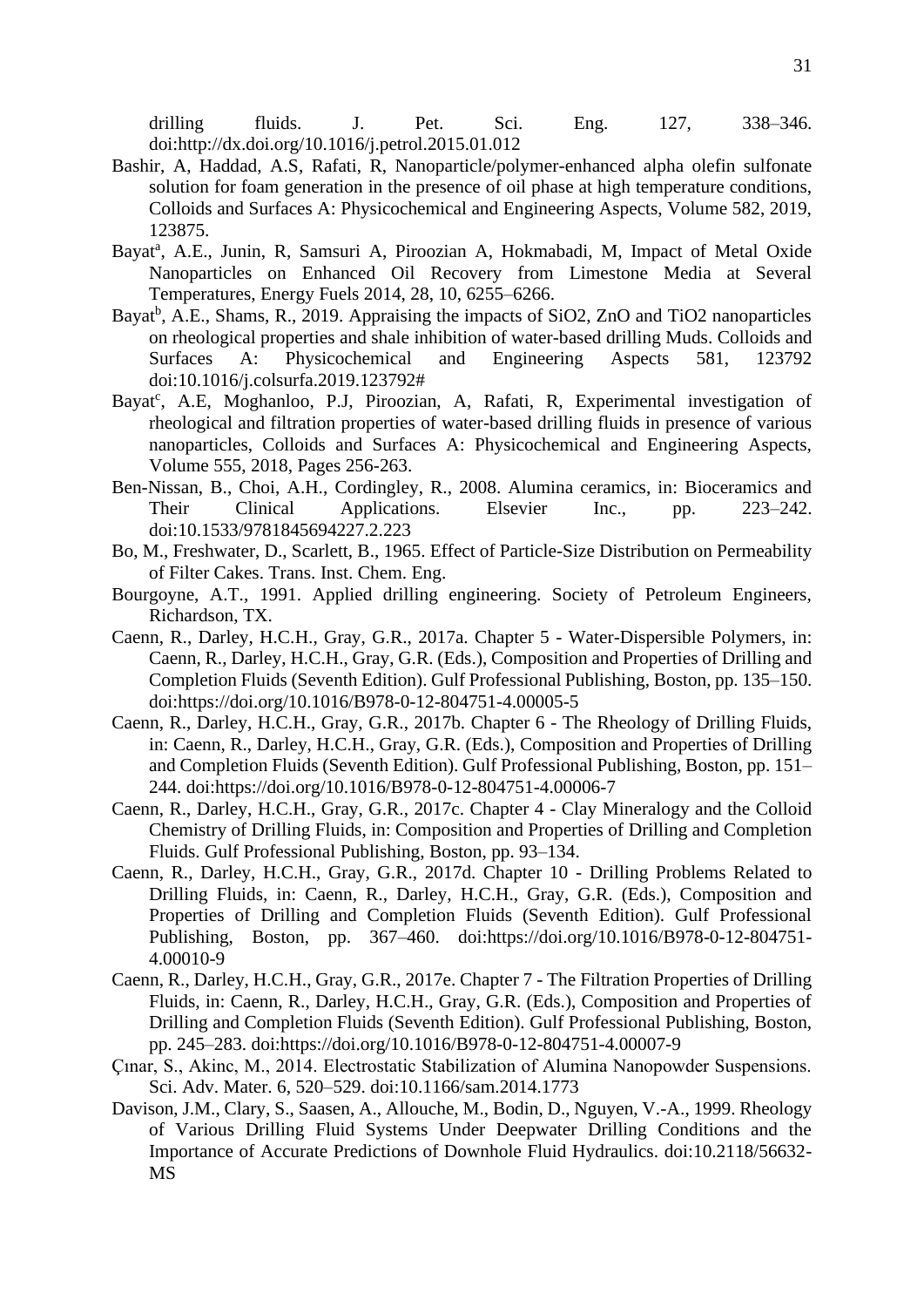- Dejtaradon, P, Hamidi, H, Chuks, M.H, Wilkinson, D, Rafati, R, Impact of ZnO and CuO nanoparticles on the rheological and filtration properties of water-based drilling fluid, Colloids and Surfaces A: Physicochemical and Engineering Aspects, Volume 570, 2019, Pages 354-367.
- Dickson, A.G., Goyet, C., 1994. Handbook of Methods for the Analysis of the Various Parameters of the Carbon Dioxide System in Sea Water.
- El Karsani, K.S.M., Al-Muntasheri, G.A., Sultan, A.S., Hussein, I.A., 2014. Impact of salts on polyacrylamide hydrolysis and gelation: New insights. J. Appl. Polym. Sci. 131. doi:10.1002/app.41185
- Elward-Berry, J., Thomas, E.W., 1994. Rheologically Stable Deepwater Drilling Fluid Development and Application. doi:10.2118/27453-MS
- Friedheim, J., Lee, J., Young, S., Cullum, D., 2011. New Thermally Independent Rheology Invert Drilling Fluid For Multiple Applications.
- Garrison, A.D., 1939. Surface Chemistry of Clays and Shales. Trans. AIME 132, 191–204. doi:10.2118/939191-G
- Garrison, A.D., Ten Brink, K.C., 1940. A Study of Some Phases of Chemical Control in Clay Suspensions. Trans. AIME 136, 175–194. doi:10.2118/940175-g
- Hassani, S.S., Amrollahi, A., Rashidi, A., Soleymani, M., Rayatdoost, S., 2016. The effect of nanoparticles on the heat transfer properties of drilling fluids. J. Pet. Sci. Eng. 146, 183– 190. doi:http://dx.doi.org/10.1016/j.petrol.2016.04.009
- Hendraningrat, L., Li, S., Torsæter, O., 2013. A coreflood investigation of nanofluid enhanced oil recovery. J. Pet. Sci. Eng. 111, 128–138. doi:http://dx.doi.org/10.1016/j.petrol.2013.07.003
- Hilfiger, M.G., Thaemlitz, C.J., Moellendick, E., 2016. Investigating the Chemical Nature of Flat Rheology. doi:10.2118/180320-MS
- Hosseini, S., Farahbod, F., Zargar, G., 2016. The Study of Effective of Added Aluminum Oxide Nano Particles to the Drilling Fluid: The Evaluation of Two Synthesis Methods. J Pet Env. Biotechnol 7, 3. doi:10.4172/2157-7463.1000283
- Ivanov, D.A., Sitnikov, A.I., Semenychev, S.S., Fomina, G.A., 1999. Heat resistance of alumina ceramics. Refract. Ind. Ceram. 40, 14–18. doi:10.1007/BF02762437
- Jailani, S., Franks, G.V., Healy, T.W., 2008. ζ Potential of Nanoparticle Suspensions: Effect of Electrolyte Concentration, Particle Size, and Volume Fraction. J. Am. Ceram. Soc. 91, 1141–1147. doi:10.1111/j.1551-2916.2008.02277.x
- Jain, R., Mahto, V., Sharma, V.P., 2015. Evaluation of polyacrylamide-grafted-polyethylene glycol/silica nanocomposite as potential additive in water based drilling mud for reactive shale formation. J. Nat. Gas Sci. Eng. 26, 526–537. doi:10.1016/j.jngse.2015.06.051
- Jia, H., Ren, Q., Li, Y.M., Ma, P., 2016. Evaluation of polyacrylamide gels with accelerator ammonium salts for water shutoff in ultralow temperature reservoirs: Gelation performance and application recommendations. Petroleum 2, 90–97. doi:10.1016/j.petlm.2015.12.003
- Katiyar, P., Singh, J.K., 2018. The effect of ionisation of silica nanoparticles on their binding to nonionic surfactants in oil–water system: an atomistic molecular dynamic study. Mol. Phys. 116, 2022–2031. doi:10.1080/00268976.2018.1456683
- Knox, D., Bulgachev, R., Cameron, I., 2015. Defining fragile The challenge of engineering drilling fluids for narrow ECD windows, in: SPE/IADC Drilling Conference. Society of Petroleum Engineers, pp. 838–854.
- Kök, M.V., Bal, B., 2019. Effects of silica nanoparticles on the performance of water-based drilling fluids. J. Pet. Sci. Eng. 180, 605–614. doi:https://doi.org/10.1016/j.petrol.2019.05.069
- Kumar, A., Dixit, C.K., 2017. Methods for characterization of nanoparticles, in: Advances in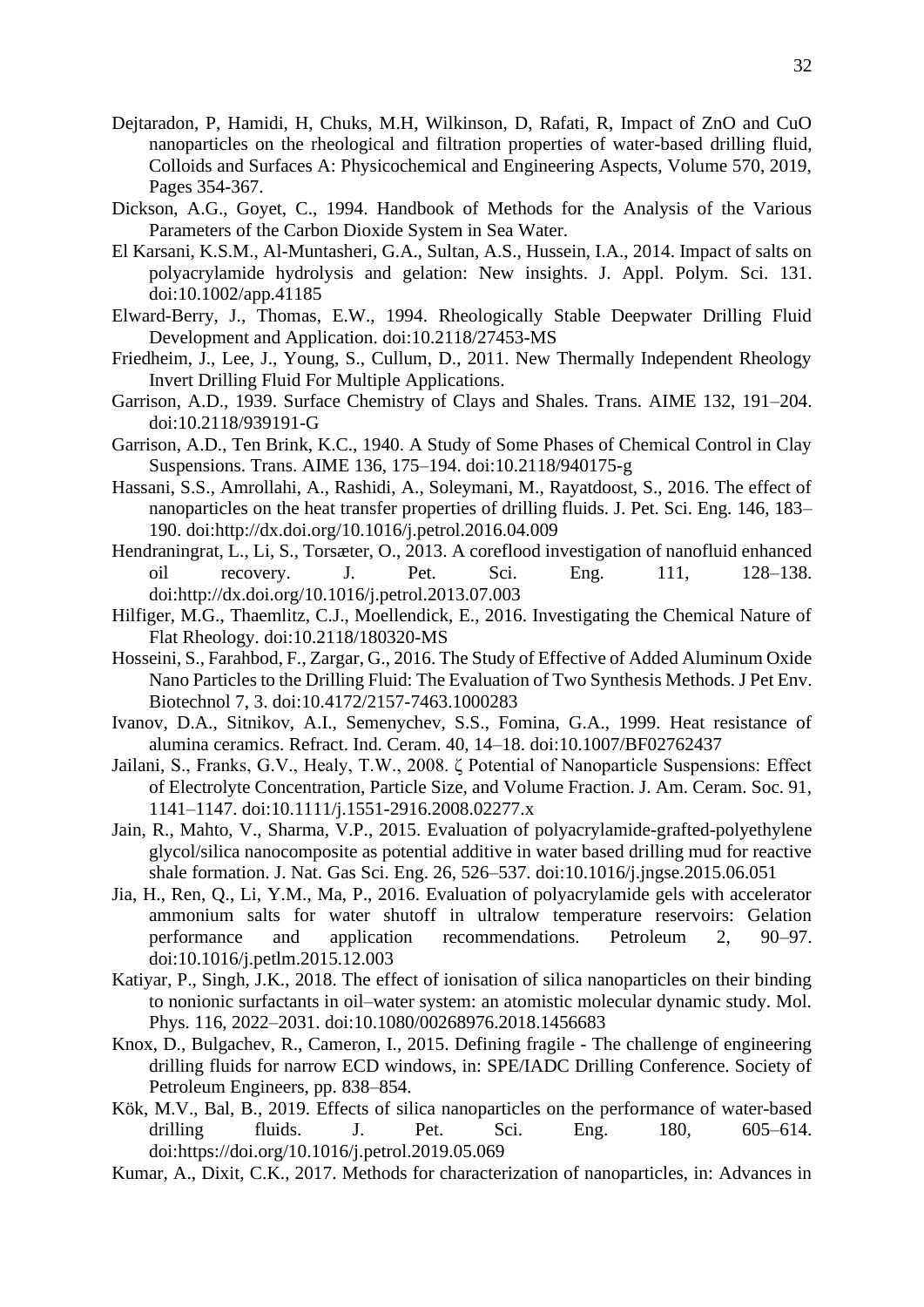Nanomedicine for the Delivery of Therapeutic Nucleic Acids. Elsevier Inc., pp. 44–58. doi:10.1016/B978-0-08-100557-6.00003-1

- Larsson, R., Andersson, O., 2000. Lubricant thermal conductivity and heat capacity under high pressure. Proc. Inst. Mech. Eng. Part J J. Eng. Tribol. 214, 337–342. doi:10.1243/1350650001543223
- Lee, J., Cullum, D., Friedheim, J., Young, S., 2012. A new SBM for narrow margin extended reach drilling, in: SPE/IADC Drilling Conference. Society of Petroleum Engineers, pp. 1106–1116.
- Livney, Y.D., Portnaya, I., Faupin, B., Ramon, O., Cohen, Y., Cogan, U., Mizrahi, S., 2003. Interactions between inorganic salts and polyacrylamide in aqueous solutions and gels. J. Polym. Sci. Part B Polym. Phys. 41, 508–519. doi:10.1002/polb.10406
- Machado, J.C.V., Aragao, A.F.L., 1990. Gel Strength as Related to Carrying Capacity of Drilling Fluids, in: SPE Latin America Petroleum Engineering Conference. Society of Petroleum Engineers. doi:10.2118/21106-MS
- Mahian, O., Kolsi, L., Amani, M., Estellé, P., Ahmadi, G., Kleinstreuer, C., Marshall, J.S., Siavashi, M., Taylor, R.A., Niazmand, H., Wongwises, S., Hayat, T., Kolanjiyil, A., Kasaeian, A., Pop, I., 2019. Recent advances in modeling and simulation of nanofluid flows-Part I: Fundamentals and theory. Phys. Rep. doi:10.1016/j.physrep.2018.11.004
- Mahmoud, O., Nasr-El-Din, H.A., Vryzas, Z., Kelessidis, V.C., 2016. Nanoparticle-Based Drilling Fluids for Minimizing Formation Damage in HP/HT Applications. SPE Int. Conf. Exhib. Form. Damage Control. doi:10.2118/178949-MS
- Mao, H., Qiu, Z., Shen, Z., Huang, W., 2015. Hydrophobic associated polymer based silica nanoparticles composite with core–shell structure as a filtrate reducer for drilling fluid at utra-high temperature. J. Pet. Sci. Eng. 129, 1–14. doi:http://dx.doi.org/10.1016/j.petrol.2015.03.003
- Maunder, T.E., Le, K.M., Miller, D.L., 1990. Drilling Waste Disposal in the Arctic Using Below-Grade Freezeback. doi:10.2118/20429-MS
- Medhi, S., Chowdhury, S., Dharmender Kumar, G., Mazumdar, A., 2020. An investigation on the effects of silica and copper oxide nanoparticles on rheological and fluid loss property of drilling fluids. J. Pet. Explor. Prod. Technol. 10, 91–101. doi:http://dx.doi.org/10.1007/s13202-019-0721-y
- Medhi, S., Chowdhury, S., Sangwai, J.S., Gupta, D.K., 2019. Effect of Al2O3 nanoparticle on viscoelastic and filtration properties of a salt-polymer-based drilling fluid. Energy Sources, Part A Recover. Util. Environ. Eff. doi:10.1080/15567036.2019.1662140
- Metin, C.O., Lake, L.W., Miranda, C.R., Nguyen, Q.P., 2011. Stability of aqueous silica nanoparticle dispersions. J. Nanoparticle Res. 13, 839–850. doi:10.1007/s11051-010- 0085-1
- Minakov, A. V, Mikhienkova, E.I., Voronenkova, Y.O., Neverov, A.L., Zeer, G.M., Zharkov, S.M., 2019. Systematic experimental investigation of filtration losses of drilling fluids containing silicon oxide nanoparticles. J. Nat. Gas Sci. Eng. 71, 102984. doi:https://doi.org/10.1016/j.jngse.2019.102984
- Mui, J., Ngo, J., Kim, B., 2016. Aggregation and colloidal stability of commercially available Al2O3 nanoparticles in aqueous environments. Nanomaterials 6. doi:10.3390/nano6050090
- Nadolny, Z., Dombek, G., 2017. Thermal properties of mixtures of mineral oil and natural ester in terms of their application in the transformer. E3S Web Conf. 19, 01040. doi:10.1051/e3sconf/20171901040
- Nesbitt, L.E., Sanders, J.A., 1981. Drilling Fluid Disposal. J. Pet. Technol. doi:10.2118/10098- PA
- Norrish, K., 1954. The swelling of montmorillonite. Discuss. Faraday Soc. 18, 120–134.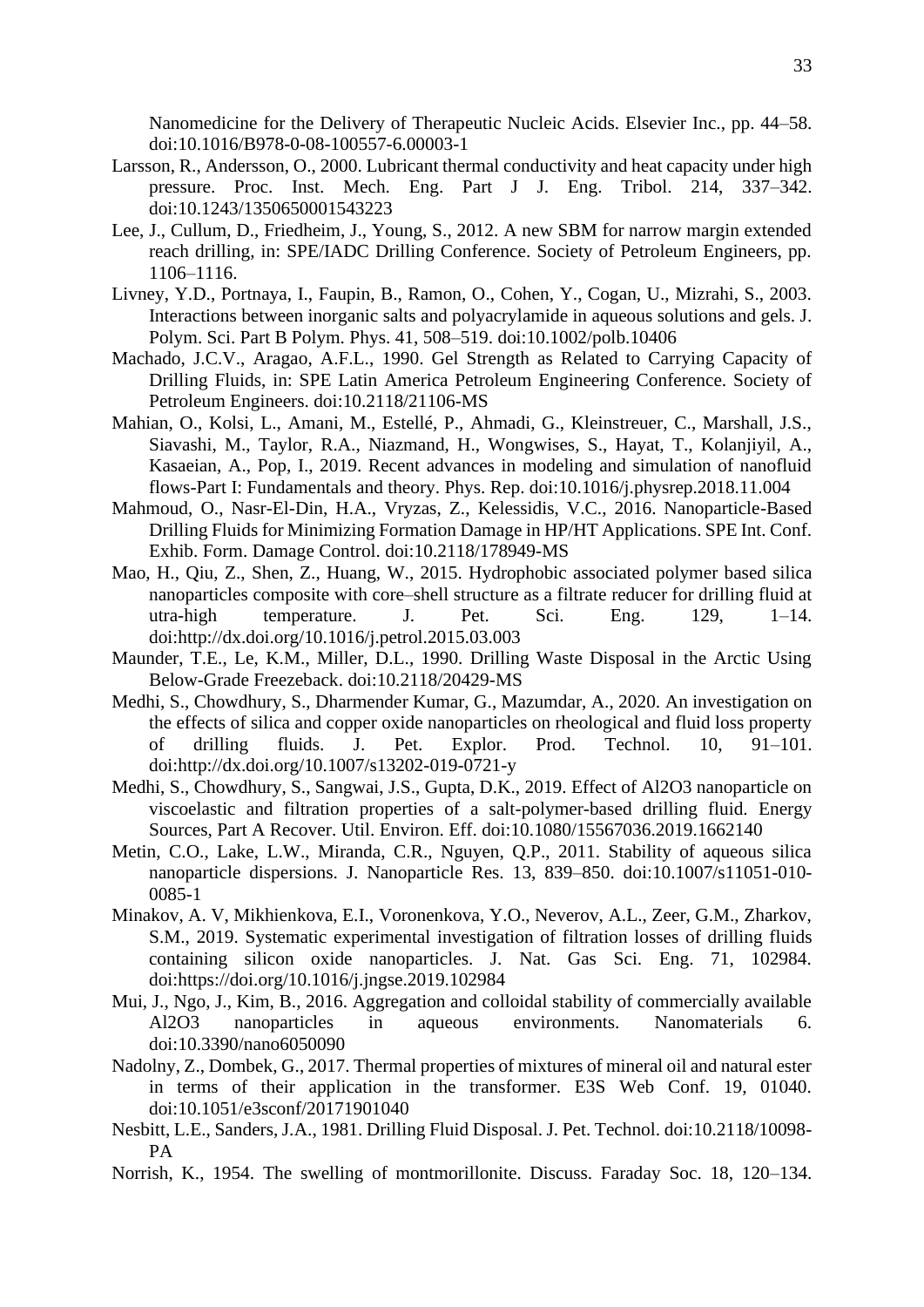doi:10.1039/DF9541800120

- Oh, M.-H., So, J.-H., Lee, J.-D., Yang, S.-M., 1999a. Preparation of Silica Dispersion and its Phase Stability in the Presence of Salts, Korean .1. Chem. Eng.
- Oh, M.-H., So, J.-H., Yang, S.-M., 1999b. Rheological Evidence for the Silica-Mediated Gelation of Xanthan Gum. J. Colloid Interface Sci. 216, 320–328. doi:https://doi.org/10.1006/jcis.1999.6325
- Omurlu, C., Pham, H., Nguyen, Q.P., 2016. Interaction of surface-modified silica nanoparticles with clay minerals. Appl. Nanosci. 6, 1167–1173. doi:10.1007/s13204-016-0534-y
- Oyekunle, L.O., Susu, A.A., 2005. High Temperature Thermal Stability Investigation of Paraffinic Oil. Pet. Sci. Technol. 23, 199–207. doi:10.1081/LFT-200028179
- Pabley, A.S., 1985. Saltwater and hard water bentonite mud. US 4500436.
- Patel, C.M., Chakraborty, M., Murthy, Z.V.P., 2015. Influence of pH on the Stability of Alumina and Silica Nanosuspension Produced by Wet Grinding. Part. Sci. Technol. 33, 240–245. doi:10.1080/02726351.2014.978425
- Rafati, R, Smith, S.R, Haddad, A.S, Novara,R, Hamidi, H, Effect of nanoparticles on the modifications of drilling fluids properties: A review of recent advances,, Journal of Petroleum Science and Engineering, Volume 161, 2018, Pages 61-76.
- Rakhmangulov, R., Evdokimova, I., Dobrokhleb, P., Chettykvayeva, K., Zadvornov, D., Kretsul, V., Borodai, A., Ageeva, E., Gulov, A., Zhuravchak, V., Zhludov, A., Novikov, S., 2016. Entering the Arctic Gate: High End Drilling at the High Latitude. SPE Russ. Pet. Technol. Conf. Exhib. doi:10.2118/181922-MS
- Rojas, J.C., Daugherty, W.T., Irby, R.D., Bern, P.A., Romo, L.A., Dye, W.M., Greene, B., Trotter, R.N., 2007. New Constant-Rheology Synthetic-Based Fluid Reduces Downhole Losses in Deepwater Environments. doi:10.2118/109586-MS
- Sadeghalvaad, M., Sabbaghi, S., 2015. The effect of the TiO2/polyacrylamide nanocomposite on water-based drilling fluid properties. Powder Technol. 272, 113–119. doi:10.1016/j.powtec.2014.11.032
- Smith, S.R, Rafati, R, Haddad, A.S, Cooper, A, Hamidi, H, Application of aluminium oxide nanoparticles to enhance rheological and filtration properties of water based muds at HPHT conditions, Colloids and Surfaces A: Physicochemical and Engineering Aspects, Volume 537, 2018, Pages 361-371.
- Srivatsa, J.T., Ziaja, M.B., 2012. An experimental investigation on use of nanoparticles as fluid loss additives in a surfactant - Polymer based drilling fluid, in: International Petroleum Technology Conference. International Petroleum Technology Conference, pp. 2436– 2454. doi:10.2523/IPTC-14952-MS
- Taraghikhah, S., Kalhor Mohammadi, M., Tahmasbi Nowtaraki, K., 2015. Multifunctional Nanoadditive in Water Based Drilling Fluid for Improving Shale Stability. Int. Pet. Technol. Conf. 2015. doi:10.2523/IPTC-18323-MS
- Timofeeva, E., Smith, D., Yu, W., France, D., Singh, D., Routbort, J., 2010. Particle size and interfacial effects on thermo-physical and heat transfer characteristics of water-based alpha-SiC nanofluids. Nanotechnology 21, 215703. doi:10.1088/0957- 4484/21/21/215703
- Tournassat, C., Bourg, I.C., Steefel, C.I., Bergaya, Faïza, 2015. Chapter 1 Surface Properties of Clay Minerals, in: Tournassat, C., Steefel, C.I., Bourg, I.C., Bergaya, Faqoza (Eds.), Developments in Clay Science. Elsevier, pp. 5–31. doi:https://doi.org/10.1016/B978-0- 08-100027-4.00001-2
- Tournassat, C., Grangeon, S., Leroy, P., Giffaut, E., 2013. Modeling specific ph dependent sorption of divalent metals on montmorillonite surfaces. a review of pitfalls, recent achievements and current challenges. Am. J. Sci. 313, 395–451. doi:10.2475/05.2013.01
- van Oort, E., Lee, J., Friedheim, J., Toups, B., 2004. New Flat-Rheology Synthetic-Based Mud